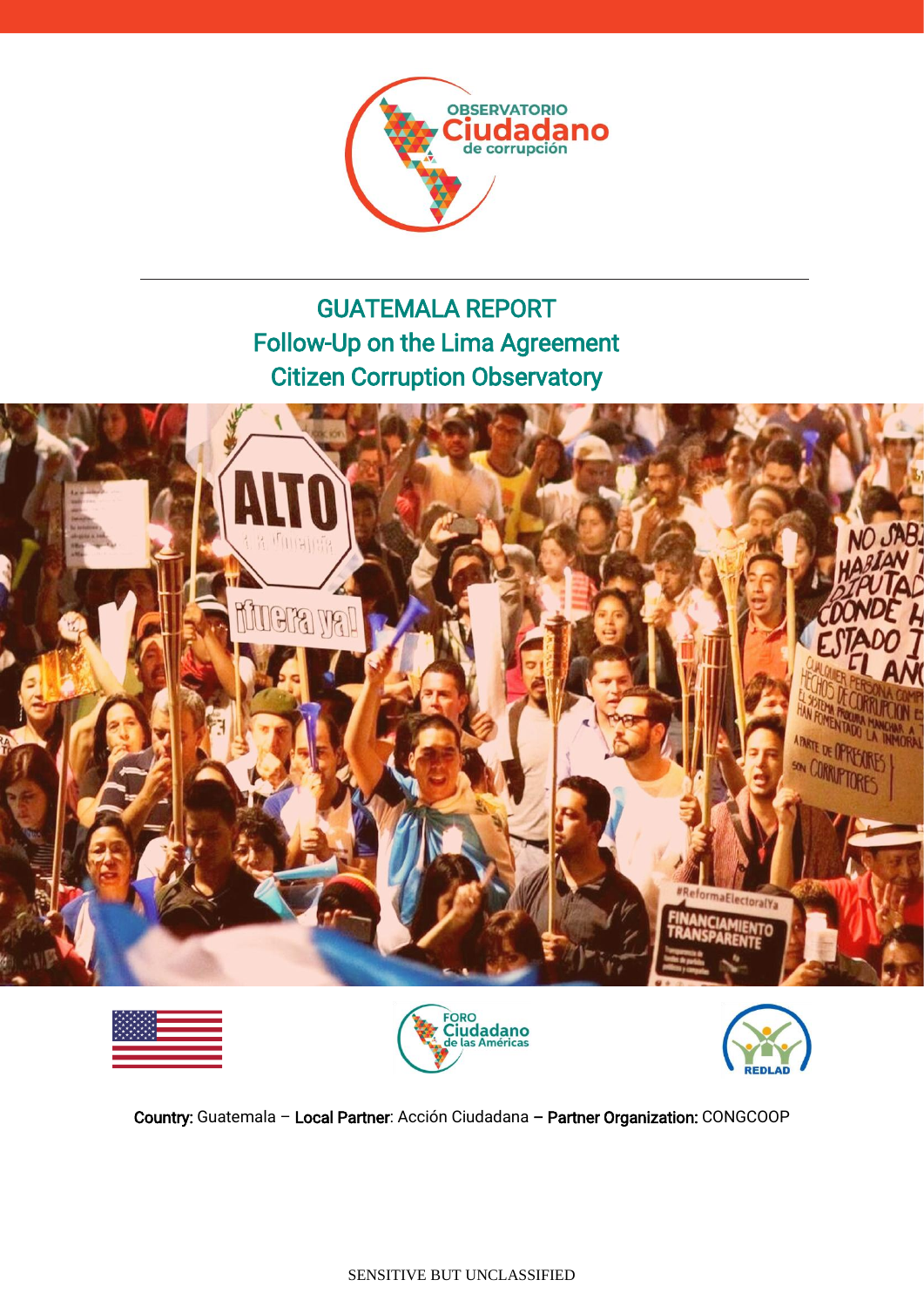



**Credits** Acción Ciudadana Working Group

Edie Cux García Acción Ciudadana Researcher – National Coordination

Alejandro Aguirre CONGCOOP Researcher

#### Civil Society Organization Representatives

Coordinación de ONGs y Cooperativas – CONGCOOP-Instituto Centroamericano de Estudios Fiscales – ICEFI Asociación LAMBDA Asociación Alas de Mariposas Instituto Centroamericano de Estudios para la Democracia Social (DEMOS) Comisión Ciudadana por la Transparencia y Probidad de Chiquimula Comisión Ciudadana por la Transparencia y Probidad de Santiago Atitlán Comisión Ciudadana por la Transparencia y Probidad de Sacatepéquez Comisión Ciudadana por la Transparencia y Probidad de Chimaltenango Comisión Ciudadana por la Transparencia y Probidad de Alta Verapaz

Photography Josue Decavele - REUTERS

> "This project is made possible with the support of the U.S. Department of State's Bureau of Western Hemispheric Affairs.

> This document was funded by a grant from the U.S. Department of State. The opinions, findings, and conclusions expressed herein are those of the authoring individuals and organizations and do not necessarily reflect the views of the U.S. Department of State"





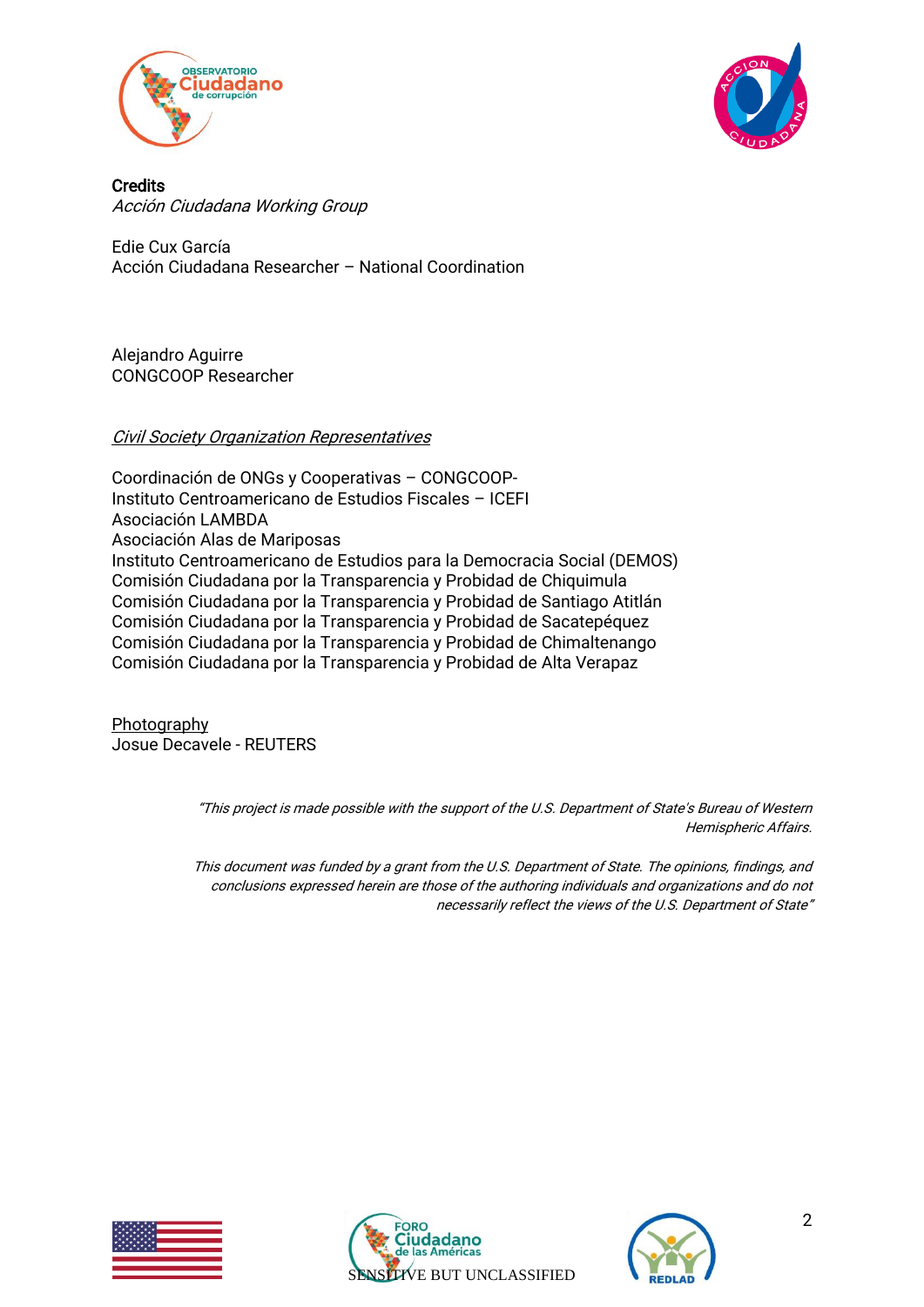



## **Contents**

| Introduction<br>5                                                                                                                                                   |
|---------------------------------------------------------------------------------------------------------------------------------------------------------------------|
| <b>Participating Organizations</b><br>6                                                                                                                             |
| <b>Context of Guatemala</b><br>9                                                                                                                                    |
| <b>Results for Guatemala</b><br>11                                                                                                                                  |
| 1. Reinforcement of Democratic Governance<br>14                                                                                                                     |
| 2. Transparency, Access to Information, Protection of Whistleblowers, and Human Rights,<br>including Freedom of Expression.<br>16                                   |
| 3. Financing of Political Organizations and Election Campaigns<br>17                                                                                                |
| 4. Prevention of Corruption in Public Works and Public Procurement and Contracting<br>18                                                                            |
| 5. International Legal Cooperation; the Fight Against Bribery, International Corruption,<br>Organized Crime, and Money Laundering; and Asset Recovery<br>19         |
| Conclusions<br>20                                                                                                                                                   |
| Calls for Action (Actions and Recommendations)<br>22                                                                                                                |
| Theme 1 - Reinforcement of Democratic Governance<br>22                                                                                                              |
| Theme 2 - Transparency, Access to Information, Protection of Whistleblowers, and Human<br>Rights, including Freedom of Expression<br>23.                            |
| Theme 3 - Financing of Political Organizations and Election Campaigns<br>24                                                                                         |
| Theme 4 - Prevention of Corruption in Public Works and Public Procurement and<br>Contracting.<br>24                                                                 |
| Theme 5 - International Legal Cooperation; the Fight Against Bribery, International<br>Corruption, Organized Crime, and Money Laundering; and Asset Recovery.<br>25 |
| References<br>26                                                                                                                                                    |
| 27<br>Annex No. 1 Rating of the Lima Agreement in Guatemala                                                                                                         |
| Reinforcement of the Democratic Governance<br>27                                                                                                                    |
| Transparency, Access to Information, Protection of Whistleblowers, and Human Rights,<br>including Freedom of Expression<br>27                                       |
| <b>Financing of Political Organizations and Election Campaigns</b><br>28                                                                                            |
| Prevention of Corruption in Public Works and Public Procurement and Contracting<br>29                                                                               |
| International Legal Cooperation; the Fight Against Bribery, International Corruption,<br>Organized Crime, and Money Laundering; and Asset Recovery.<br>29           |





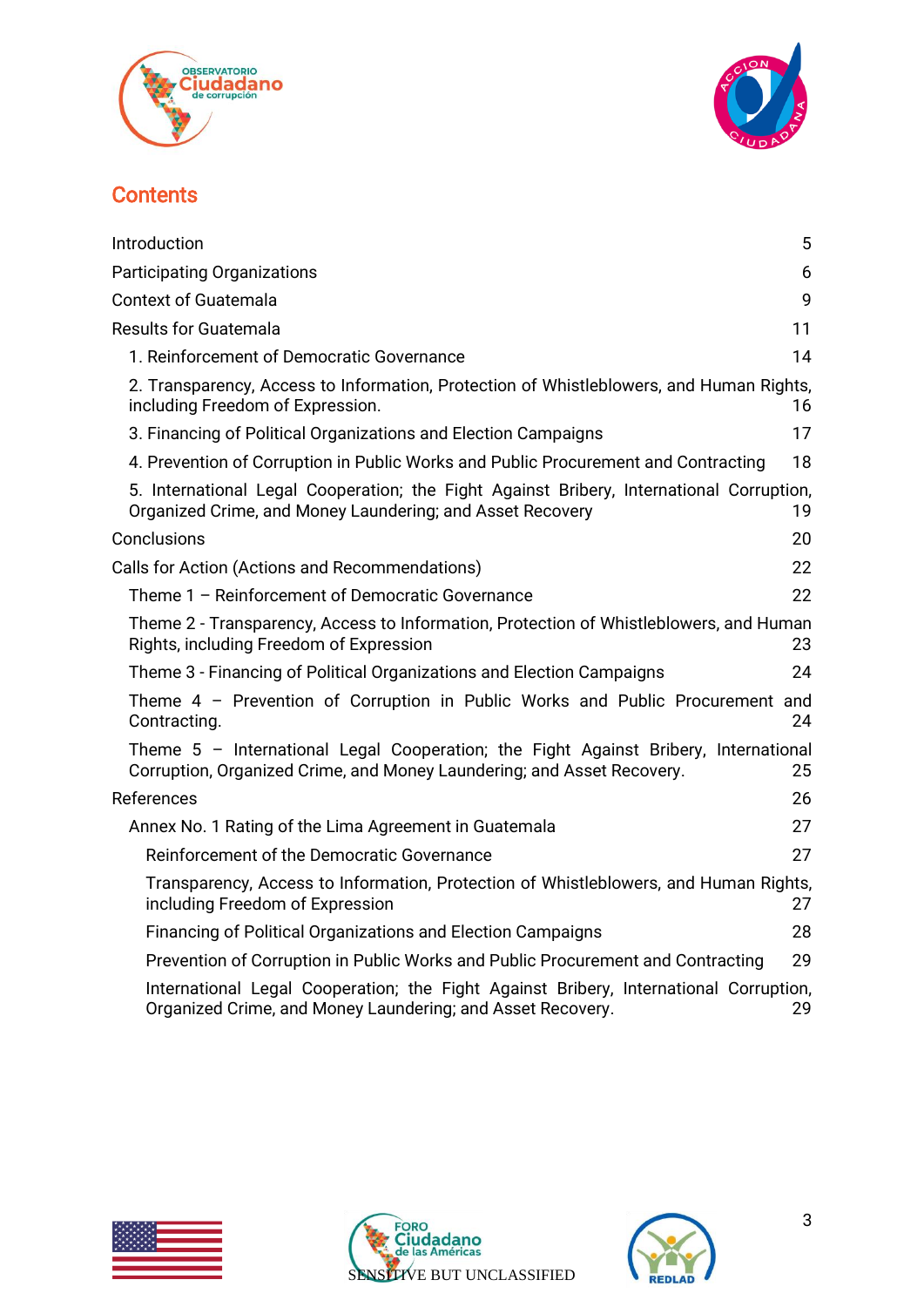



#### Acronyms in this document

- CCO = Citizen Corruption Observatory
- LACND: Latin American and Caribbean Network for Democracy
- CFA = Citizen Forum of the Americas
- CSPSA = Civil Society Participation in the Summit of the Americas
- CSO = Civil Society Organizations
- OAS = Organization of American States
- NGO = Non-Governmental Organization
- CONGCOOP = Coordinación de ONGs y Cooperativas
- ICEFI = Instituto Centroamericano de Estudios Fiscales
- REDNACTP = Red Nacional de Comisiones y Colectivos Ciudadanos por la Transparencia y

Probidad





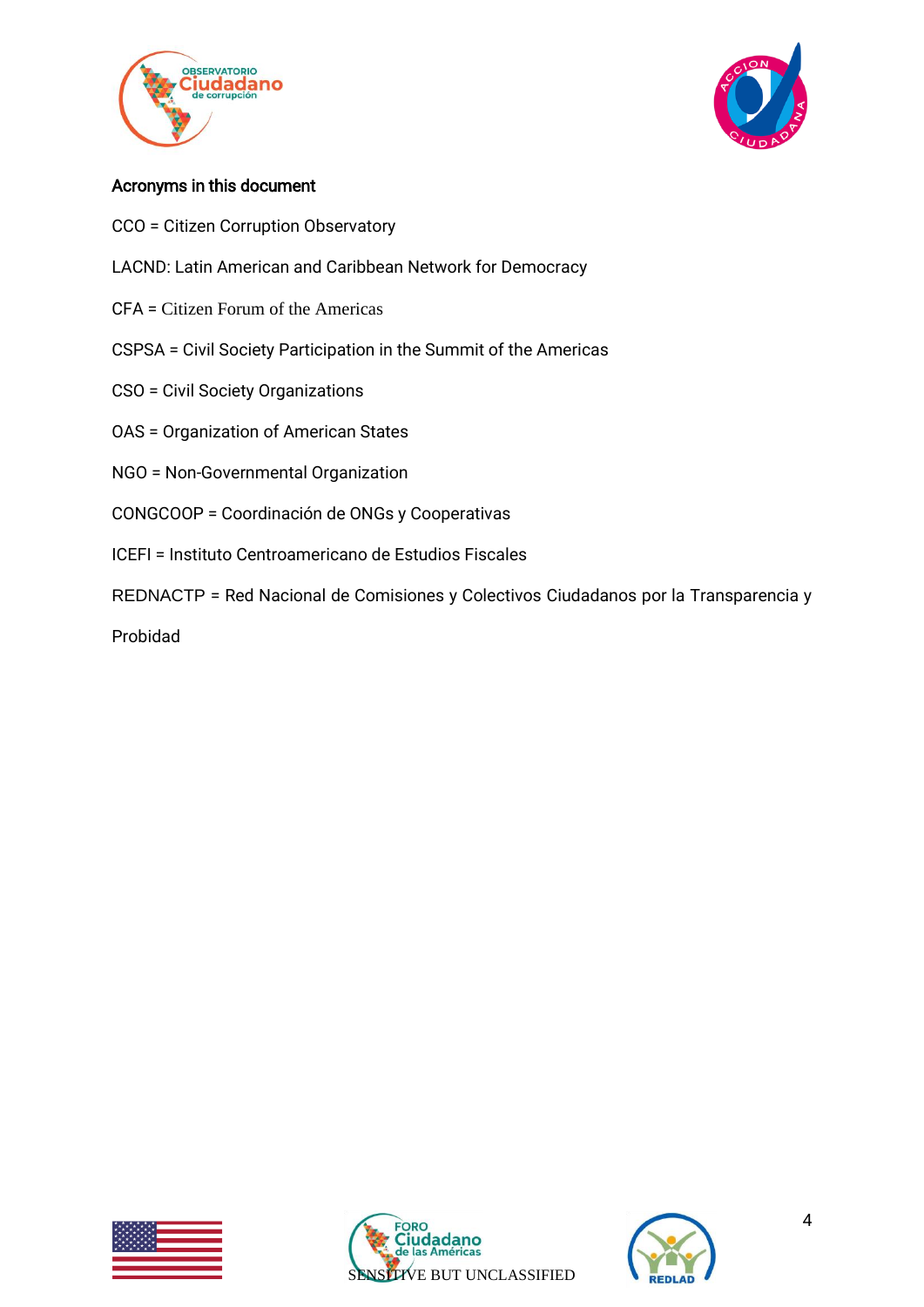



# <span id="page-4-0"></span>Introduction

The main purpose of the project entitled "Citizen Corruption Observatory (CCO) - Follow-up on the Lima Agreement" is to strengthen the Citizen Forum of the Americas (CFA) by co-creating, together with the Latin American and Caribbean Network for Democracy (LACND) and the Citizen Forum of the Americas (CFA), an observatory that provides technical support for the implementation of the Project entitled: "Civil Society Participation in the Summit of the Americas (CSPSA). Within the framework of the activities developed by the CCO, the progress of the Lima Agreement was monitored using a methodology that took into account both policy and practical developments, and which was based on the participatory discussion of different civil society organizations in each of the 19 countries participating in this process.

In this context, the CCO is made up of a coalition of civil society organizations and social actors of the continent, created to follow up on compliance with the agreements adopted by the governments of the hemisphere at the VIII Summit of the Americas held in 2018 in Lima, Peru. The Lima Agreement, "Governance against Corruption," a document resulting from the Summit, provided an opportunity to endorse and ratify previous international commitments on anti-corruption issues.

In this regard, the national report is intended to present a summary of the results and conclusions on the follow-up of the progress and/or compliance in Guatemala with the commitments made at the 2018 Summit, based on the follow-up methodology document for the Lima Agreement<sup>1</sup> and on the information review carried out by eleven civil society organizations. All information collected under the follow-up framework can be accessed on the OCC website<sup>2</sup>.

The follow-up on the Lima Agreement methodology allows civil society to assess the progress and/or compliance with the 19 commitments prioritized<sup>3</sup> by the CCO for follow-up on each of the countries participating in this observatory. The follow-up is based on the review of developments at both the policy and practical<sup>4</sup> levels made by national governments over the last two years in respect of the commitments made in the fight against corruption.

At the policy level, current regulations were reviewed, based on 75 guiding questions regarding constitutional, legislative and jurisprudential developments. The analysis of practice consists of the review of concrete measures taken by the government in response to the commitments made. For this purpose, 64 questions were constructed, which were answered through

<sup>&</sup>lt;sup>4</sup> The CCO built a first balance sheet on regulatory indicators at the regional level. The document is available at: https://occ-america.com/2021/07/29/primer-informe-del-observatorio-ciudadano-de-corrupcion-revela-avancesy-retos-normativos-para-la-lucha-anticorrupcion-en-la-region/







 $1$  The methodology is available at: https://occ-america.com/metodologia/

<sup>2</sup> Available at: https://occ-america.com/

<sup>&</sup>lt;sup>3</sup> The 19 commitments were prioritized considering the possibility to perform compared analysis in all CCO participating countries.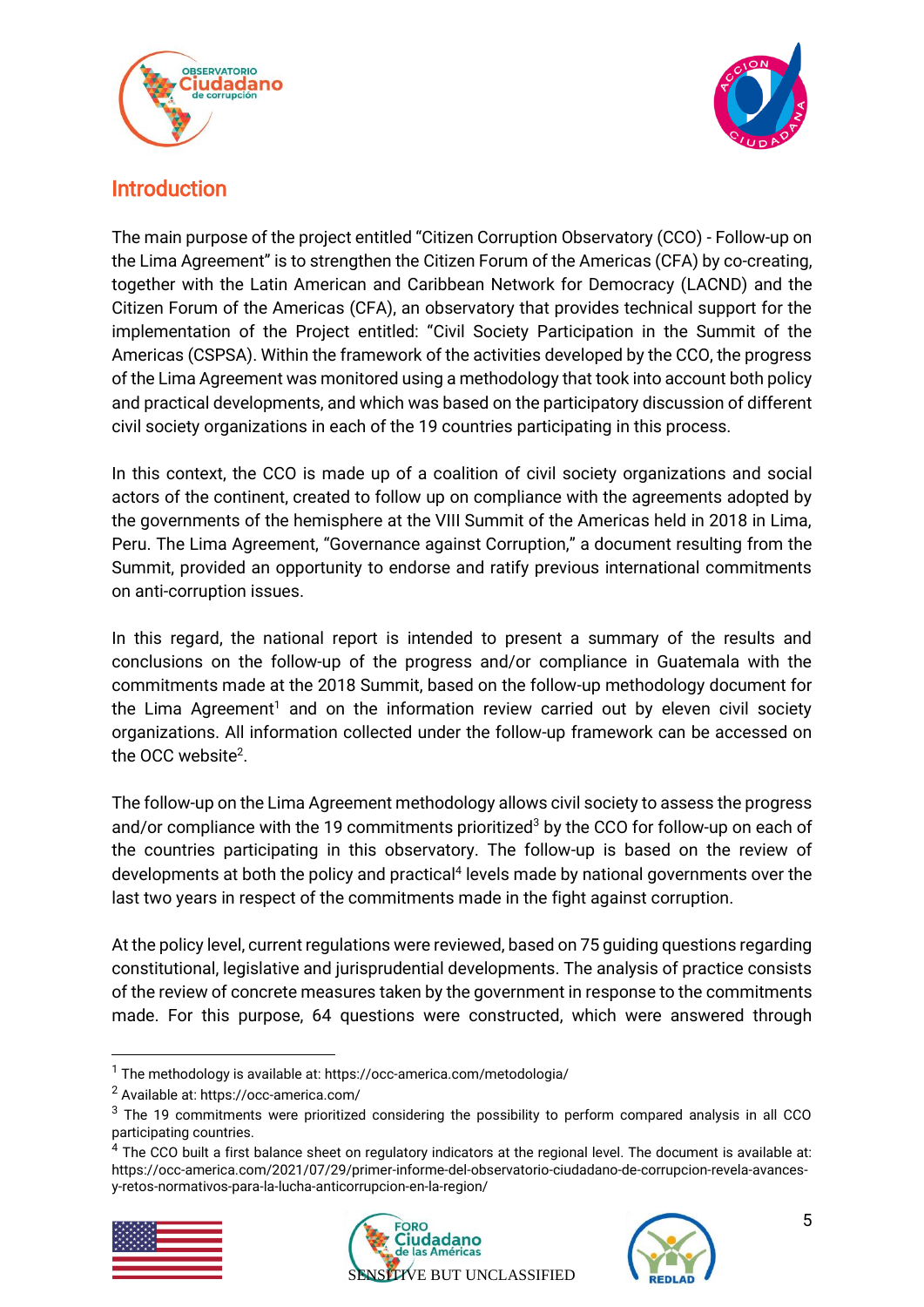



requests for information, interviews, reference to media reports, reports and research on the subject, among others. This information is the basis for evaluating each commitment in terms of effectiveness, efficiency and sustainability<sup>5</sup>.

# <span id="page-5-0"></span>Participating Organizations

Acción Ciudadana – as national coordinator - it held socialization meetings with the related organizations, with the aim of fostering dialogue, consensus and coordination among the CSOs invited. A first meeting was held to explain the methodology to the CSOs and their subsequent access to the platform. Once the participating CSOs were established, a second meeting was coordinated to present and discuss the policy indicators.

Finally, a third meeting was organized to jointly discuss each commitment's final account, as well as to define advocacy actions that may be implemented on the basis of the results.



Acción Ciudadana is a civil society organization that was formed to foster conscious and committed citizenship to promote transparency in public management. Acción Ciudadana's vision is to build a society based on transparency and citizen participation, supporting democracy. With more than 20 years of work, Acción Ciudadana is the leading organization in the fight

against corruption in Guatemala, and was the national coordinator of the Citizen Corruption Observatory in this country, specializing in the follow-up of anti-corruption actions at the national level and playing the role of spokesperson, point of contact and coordinator of the information gathering process.



Coordinación de ONGs y Cooperativas – CONGCOOP- is an association that contributes to the strengthening of social-political actions, from research and participatory actions in conflicts and social problems to the strengthening of capacities of social movements, indigenous people's and community organizations. CONGCOOP contributes to strengthening alternative opinions,

making available to the Guatemalan society information, means of dissemination and theme debate through publications and spaces for discussion and proposals, to encourage a criticalfounded position against social, political and economic development proposals and policies.

The Coordinación de ONGs y Cooperativas served as focal point of the Forum of the Americas and LACND, playing a key role in the Citizen Corruption Observatory.



Instituto Centroamericano de Estudios Fiscales – ICEFI- is a think tank independent from governments, political parties or any other civil society organization, which prepares research and technical analyses on fiscal matters

 $<sup>5</sup>$  The methodological aspects of this follow-up will be presented in greater detail below.</sup>





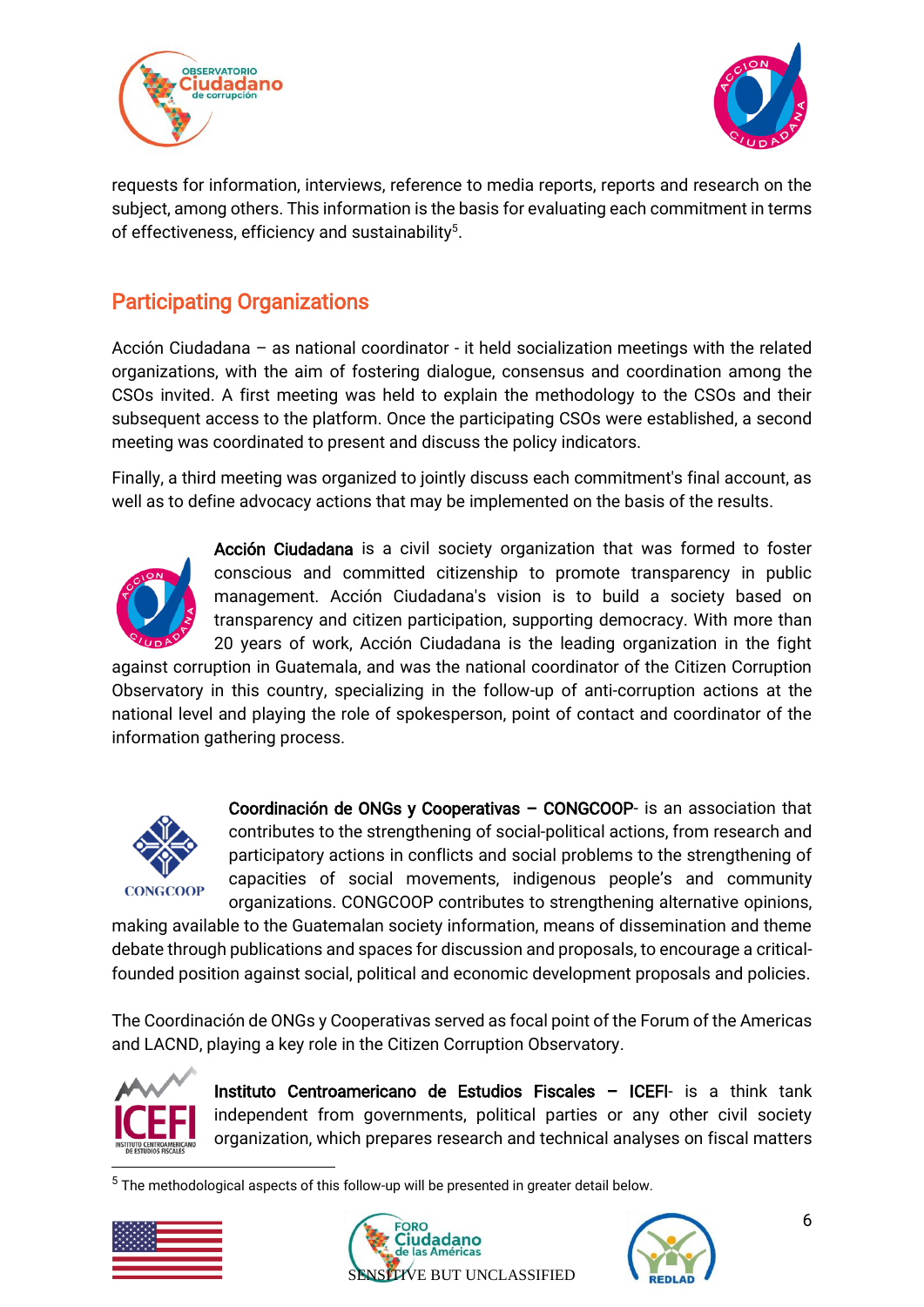



in Central America. It also provides information, advice and training on these issues, especially to legislative branches, local authorities, and social and political organizations.

ICEFI participated in the Citizen Corruption Observatory as a civil society organization expert in developing proposals and influencing dialogue, public policies and citizenship building.



Asociación LAMBDA: Association that fights for equality, dignity and participation of sexually diverse people, based on the exercise of Human Rights and the Constitutional guarantees in Guatemala. Private, non-profit, non-religious, non-partisan, social, cultural, educational, humanitarian, social assistance and comprehensive development association for members of the LGBTI community.

LAMBDA played a key role in the Citizen Corruption Observatory, participating as a civil society organization that promotes the defense, orientation, education, training and inclusion of sexually diverse people. In addition, it promotes - through projects and programs - the eradication of phobias, social discrimination and human rights violations in all its manifestations affecting the LGBTI community in Guatemala and the region.



Asociación Alas de Mariposas is a women's association that works for the physical and political empowerment of Guatemalan women, through counseling, care services and training for the exercise of their rights under the framework of compliance with national and international instruments on women's human rights.

Corruption disproportionately affects vulnerable populations and impairs women more severely, which is why Alas de Mariposas participated in the Citizen Corruption Observatory, providing a unique perspective from a woman's point of view.



Instituto Centroamericano de Estudios para la Democracia Social (DEMOS): is a think tank and training center that influences public policies by working with young people, women and indigenous peoples, from the human rights perspective and promotion, by training and strengthening the organizational and operational capacities of the organizations with which it works.

DEMOS played a key role in the Citizen Corruption Observatory, participating as a civil society organization that promotes the development of alternative proposals to the country's development model and seeks to democratically influence decision making processes at the local, regional and national levels.





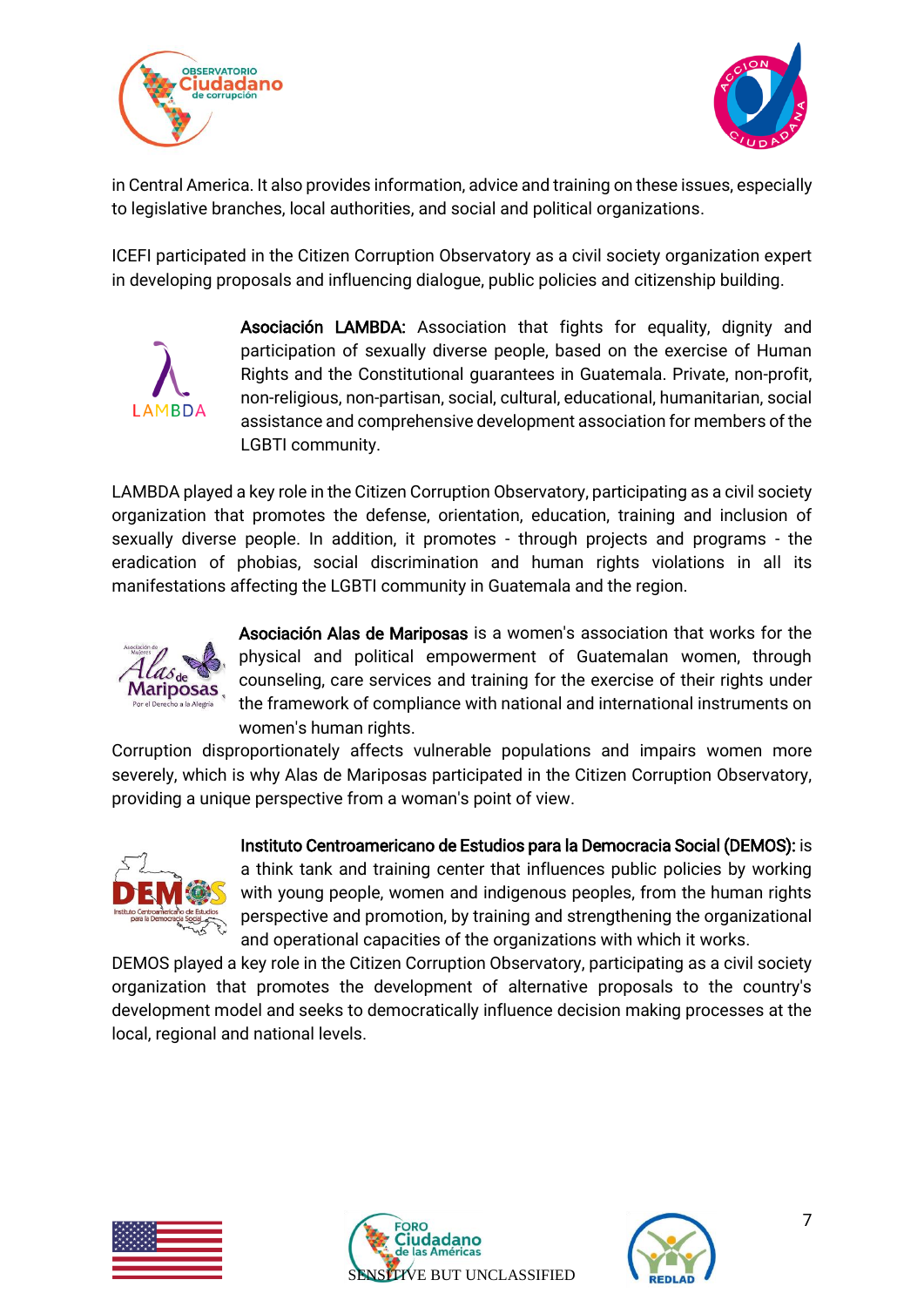





## Red Nacional de Comisiones y Colectivos Ciudadanos por la Transparencia y Probidad (REDNACTP):

Organization established as a national front that fights for transparency and probity at the national level, seeking to contribute to the fight against impunity in Guatemala.

Its main objective is to strengthening the active citizen organization and participation in the fight against corruption through processes of social

auditing and public management control, for the proper use of public resources, to ensure people's comprehensive development .



Comisión Ciudadana por la Transparencia y Probidad de Chiquimula is a concept of citizen participation made up of members of civil society organizations that are representative in the department of Chiquimula. Their main objective is to promote citizen participation through social auditing and accountability in the use of public goods and resources to improve access to and quality of services, affecting the living conditions of the population in the department of Chiquimula. In addition, the civil society in the department of Chiquimula has an organic and effective link with the representative bodies in local public institutions, in order to directly discuss, disseminate and transfer the local needs and concerns in terms of

accountability and transparency to strengthen the citizen participation processes.



Comisión Ciudadana por la Transparencia y Probidad de Santiago Atitlán, Civil society organization created due to the need for overseeing the technical and financial management of Santiago Atitlán's public administration, as well as strengthening citizen participation, disseminating public information of social interest and accompanying different sectors in conflict resolution. The Comisión Ciudadana por la Transparencia y Probidad de Santiago Atitlán

was formed in a community meeting in response to the need to clarify the doubts generated around public spending and decisions made by government authorities in Santiago Atitlán.



Comisión Ciudadana por la Transparencia y Probidad de Sacatepéquez: Citizen network for social auditing in Sacatepéquez, which promotes the exercise of citizen rights and duties, both for men and women, in order to improve people' s quality of life.

The Comisión Ciudadana por la Transparencia y Probidad de Sacatepéquez generates proposals to improve the performance of public institutions and entities to improve the welfare of Sacatepéquez's residents.





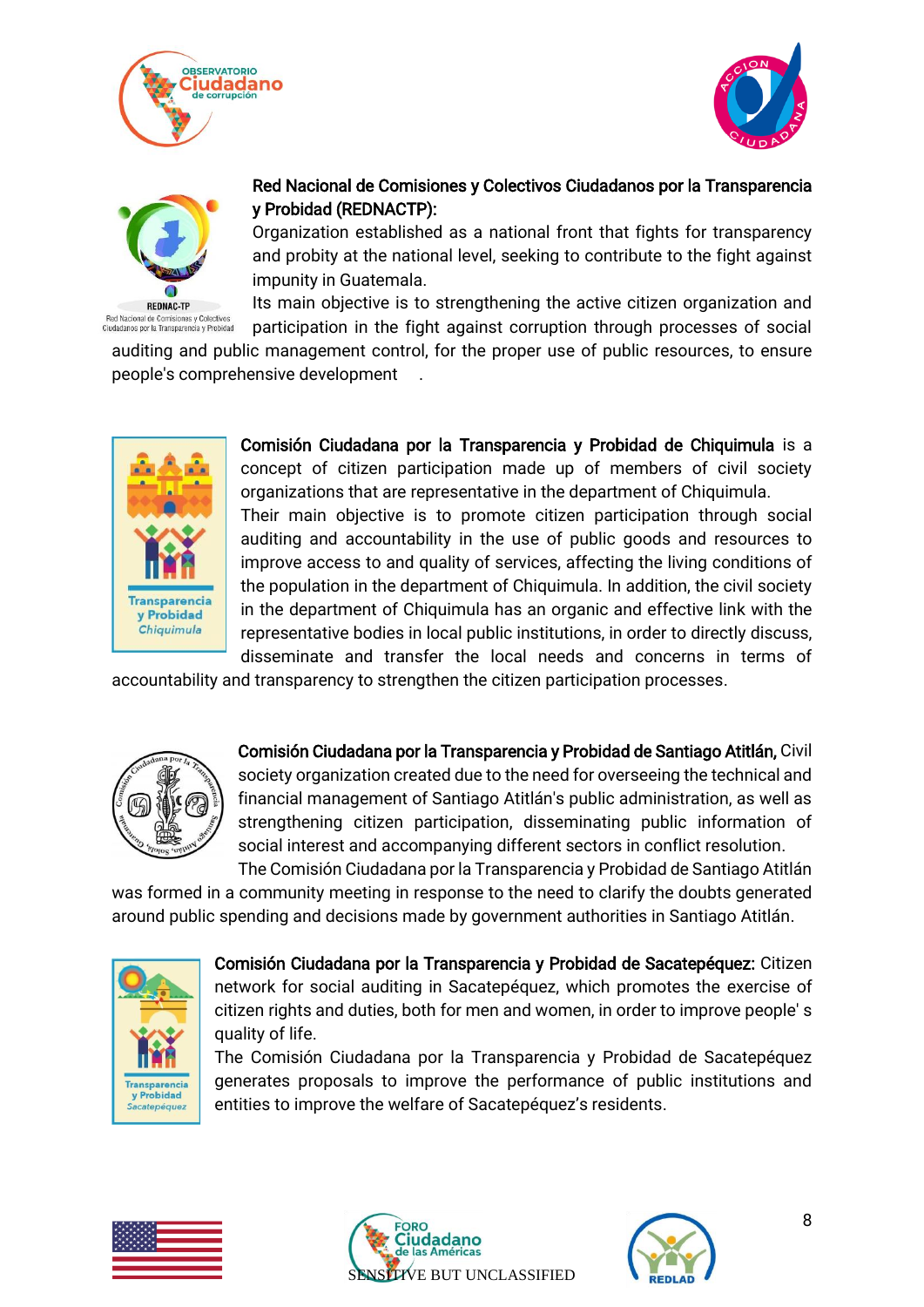





Comisión Ciudadana por la Transparencia y Probidad de Chimaltenango: Intermunicipal and inter-sectorial coordination and articulation space that promotes transparency and probity by managing public information, carrying out institutional social auditing processes, promoting the proper use of public goods and services; influencing comprehensive development of the Department of Chimaltenango.

The Commission is made up of people with a long history of citizen participation and public recognition, which gives credibility to the group. It is a diverse

Commission made up of young people, artists, communicators, professionals, community leaders, and people recognized in their municipalities and communities.



Comisión Ciudadana por la Transparencia y Probidad de Alta Verapaz : It is a space for citizen participation that promotes transparency and probity in the Department of Alta Verapáz and which analyzes, discusses, disseminates, provides support and proposes solutions to social problems.

# <span id="page-8-0"></span>Context of Guatemala

Corruption is perhaps the most important issue in the country. Guatemala is one of the countries with the highest perception of corruption in the continent, since according to Transparency International's 2020 Corruption Perception Index, Guatemala has a score of 25 points out of 100 and ranks 149th out of 180 countries evaluated, placing it next to countries such as Honduras, Nicaragua, Haiti and Venezuela. In fact, there is consensus about the idea that corrupt practices are everyday occurrences<sup>6</sup>, so much so that the Vice President of the Republic has stated that corruption in Guatemala has become more sophisticated.<sup>7</sup>

The complexity lies in the deepening of this situation, which results in administrative and governance practices that seem to have no end. The democratic formula to find a balance does not exist because institutions from the three government agencies operate in favor of impunity. Such is the setback experienced over the past two years that it is almost impossible to identify any institution that remains without signs of co-optation of political-economic networks which prioritize their own interests.

<sup>&</sup>lt;sup>7</sup> For more information, visit https://www.soy502.com/articulo/corrupcion-sofistico-gobierno-dicecastillo-100931







<sup>&</sup>lt;sup>6</sup> The Latin American Strategic Center for Geopolitics - CELAG (by its Spanish initials) - provides a comprehensive political analysis of the situation in "Guatemala, increasingly in dispute", available at: https://www.celag.org/guatemala-cada-vez-mas-en-disputa/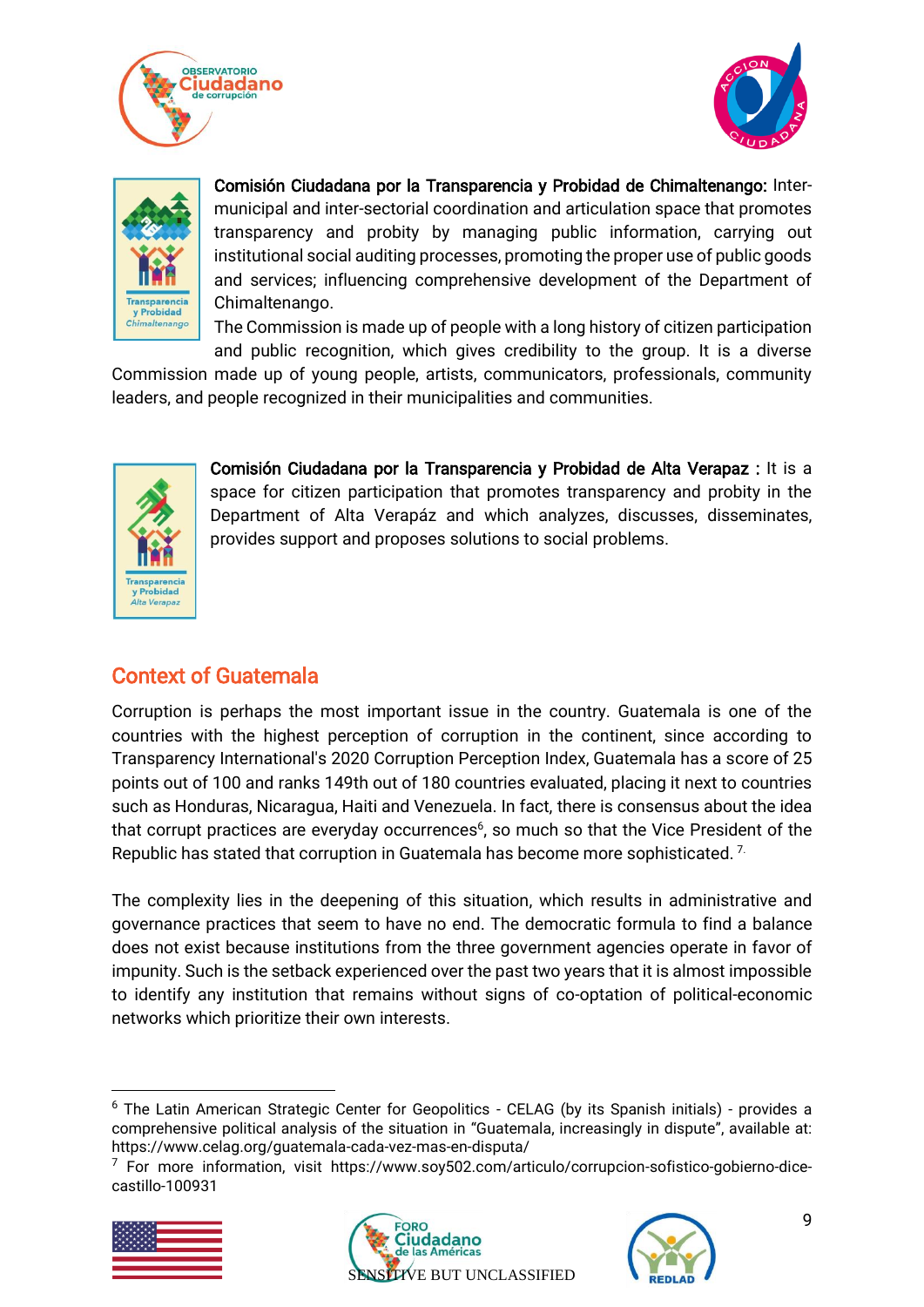



The withdrawal of the International Commission against Impunity in Guatemala (CICIG) in 2019 is a starting point for analyzing the current situation. CICIG kept clear and sustained monitoring of the government's actions and laid the groundwork for coordinating the public institutions in charge. Justice in the country seemed, at last, to be moving in favor of citizens' protection. However, the actions produced an effect that displeased a large number of system beneficiaries who, although shocked, managed to orchestrate a coordinated reaction.

In addition, they had sufficient financial resources to involve other actors willing to share some of the power. Each situation became an element for correcting measures in favor of corruption, causing serious setbacks in terms of democracy, transparency and the fight against corruption. It is impossible not to mention the case of the girls held in "safe homes" who were burned to death at the beginning of Jimmy Morales' government. But it was more unsuspected that the current president, a doctor by profession, so cunningly used governmental mechanisms to articulate profusely corrupt actors around the distribution of extra public resources arguing that they would be used to address the COVID-19 pandemic. Now everything is so confusing that Guatemalans do not know if they will ever have a real opportunity to get vaccinated.

The existing socioeconomic structure is a faithful ally. The high illiteracy rate of 18.5% makes it difficult to establish channels of communication<sup>8</sup>. Likewise, the rural population, still a majority, lives almost completely away from governmental activities. Is this sustainable in these times of increasing articulation? The answer seems obvious, no. The dependence of life sustainability on the work of nationals who, in subhuman conditions, join the U.S. workforce, makes a development model such as the current one unfeasible and unsustainable in the long run. Government leaders also know that the current situation allows them to sustain the model of wealth accumulation.

The few spaces for civil society activities have been gradually closing, the most important milestone, and pointed out by the organizations that participated in this exercise, is the approval and entry into force of Decree 4-2020 Reforms to the Law of Non-Governmental Organizations for Development, a regulation that creates summary procedures for discretionary closure of Non-Governmental Organizations by the Government, practically a civil death sentence without prior trial. The aforementioned regulation is similar to laws implemented by authoritarian states such as Venezuela and Nicaragua, whose purpose is to eliminate organizations that are critical of the government's deficient policies.

Conversely, the political and electoral system, in spite of progress in its regulations such as political financing controls, has not been able to overcome the dynamics of control and cooptation exercised by political and economic groups. The 2019 elections are a clear example

 $^8$  In Guatemala, according to the results of the last Census in 2018, the illiteracy rate is 18.5%, equivalent to 2.3 million inhabitants who cannot read or write. Available at: <https://www.censopoblacion.gt/archivos/Principales> \_resultados\_Censo2018.pdf





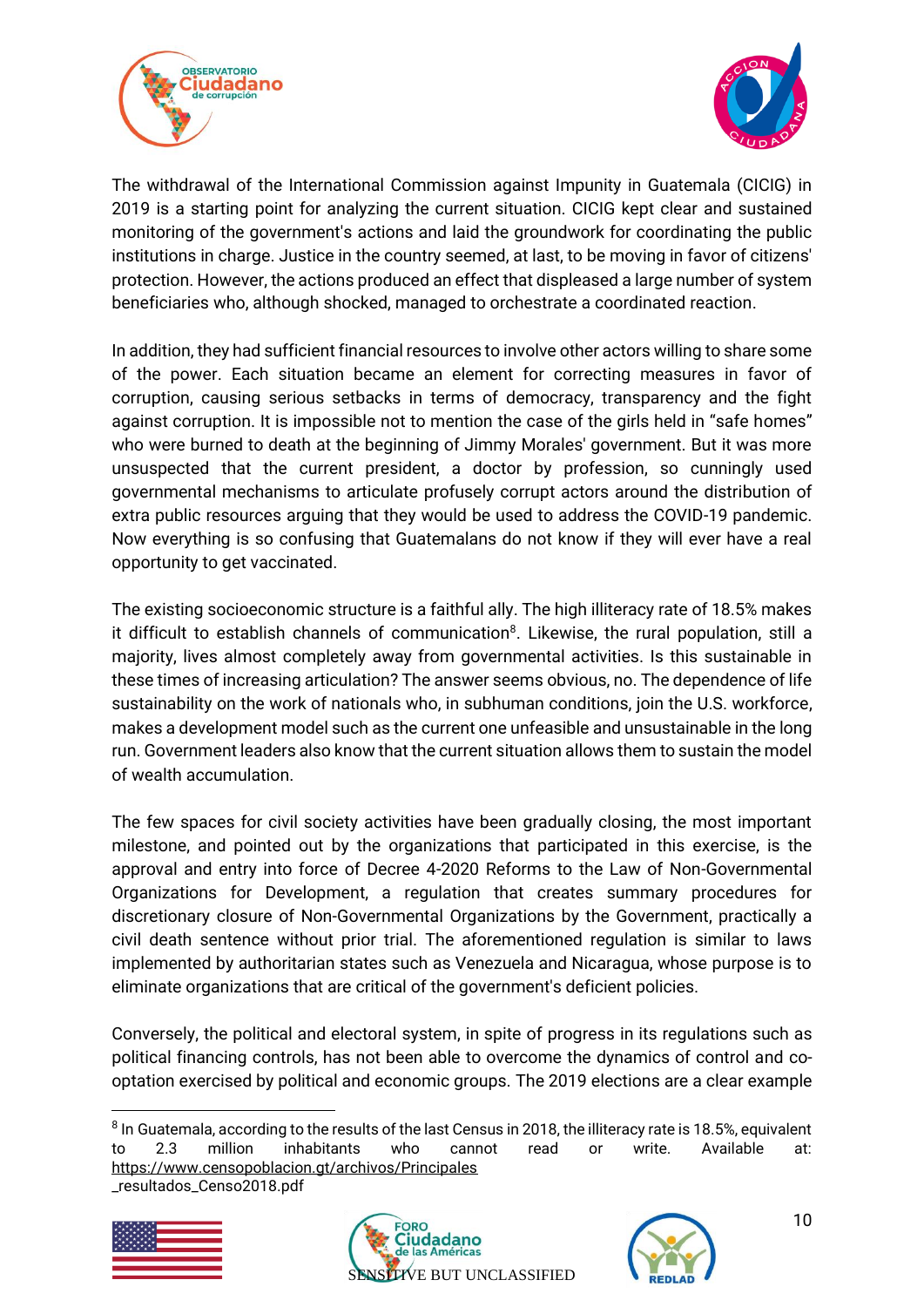



of the way in which political parties systematically evade the few controls implemented by the Supreme Electoral Court, an institution that does not have the required independence and power to develop the controls established in the Electoral Law, which allowed the current government to come to power, even without having transparently reported its campaign financing.

In general terms, this is the context in which the government's actions are inserted. There are many "loose" resources that allow them to broaden their base without compromising their assets. This is precisely what has allowed the appropriation of public resources without any opposition to the despicable act of corruption. The question that must be asked in this situation is: Is there a possibility of reconstruction? The answer is that even weakened institutions with honorable actions have been able to sustain themselves with social support. Such is the case of the Human Rights Ombudsman's Office led by Jordan Rodas Andrade, which despite having suffered a systematic attack, even to the point of restricting its resources, has been able to maintain itself as an institution; finally, the most at-risk judges Erika Aifán, Yassmin Barrios, Pablo Xitumul and Miguel Ángel Gálvez, who despite attacks, surveillance, espionage and criminalization, continue to act with due ethics to fulfill their role in an independent manner.

In the following paragraphs, the social organizations that make up different platforms for promotion and protection of human and citizens' rights in the country, present the conclusions of their analysis of corruption in Guatemala. The associations have suffered persecution and have been able to sustain themselves, with difficulty, but convinced of their work.

The main results of this exercise are presented below. This analysis is complemented by information contained in Annex 1 "Assessment of the Lima Agreement in Guatemala" and Annex 2 "Actions and Recommendations for Compliance with the Lima Agreement in Guatemala."

## <span id="page-10-0"></span>Results for Guatemala

As a result of the VIII Summit of the Americas, a process in which the Citizen Forum of the Americas had an active participation, the countries of the region signed the Lima Agreement, entitled "Democratic Governance against Corruption," which established 57 commitments, in order for member states to implement concrete actions to build citizen's trust in institutions and reduce the negative impact of corruption on the effective enjoyment of human rights and sustainable development of the peoples in the American hemisphere.

For the follow-up, four criteria were taken into account to select commitments that were representative for analyzing anti-corruption actions in the countries of the region, sustainable over time and with the possibility of becoming institutionalized, embody new approaches in anti-corruption actions, and involve the perspective of vulnerable populations. As a result, 19 commitments were selected, and grouped into 5 specific topics:





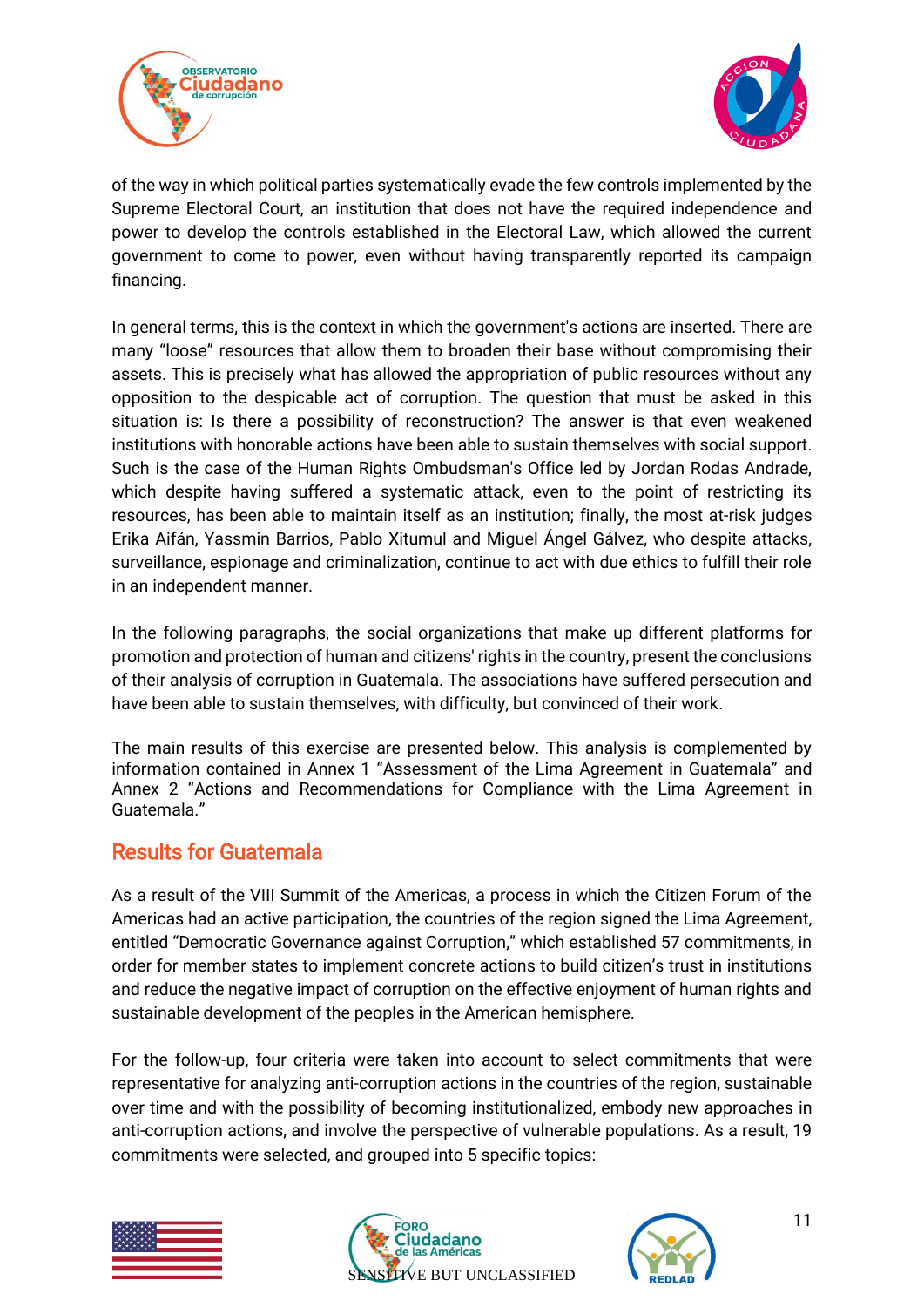



- A. Reinforcement of Democratic Governance.
- B. Transparency, Access to Information, Protection of Whistleblowers, and Human Rights, including Freedom of Expression.
- C. Financing of Political Organizations and Election Campaigns.
- D. Prevention of Corruption in Public Works and Public Procurement and Contracting.
- E. International Legal Cooperation; the Fight Against Bribery, International Corruption, Organized Crime, and Money Laundering; and Asset Recovery.

These commitments were analyzed by identifying policy and practical developments which were rated on a scale<sup>9</sup> of 0 to 3, taking into account the follow-up criteria below:

- Effectiveness: Establishes to what extent the actions developed by the government as a result of the Lima Agreement contribute to the fight against corruption in the country,
- Relevance: Establishes to what extent the actions developed by the government are timely, convenient and adequate according to the economic, institutional and/or social context of the country.
- Sustainability: Determines to what extent the actions carried out to fulfill the commitment will have continuity over time.

Graph 1 shows the general results obtained for Guatemala in the five areas in which the commitments are classified:



#### Graph 1<sup>10</sup>. Results by Theme under the Lima Agreement

 $9$  Rated on a scale of 0 to 3: 0=no records, 1=low, 2=average and 3=high

 $10$  The colors implemented in the graphs herein reflect the color allocation to each of the CCO central themes and do not refer to a number scale.





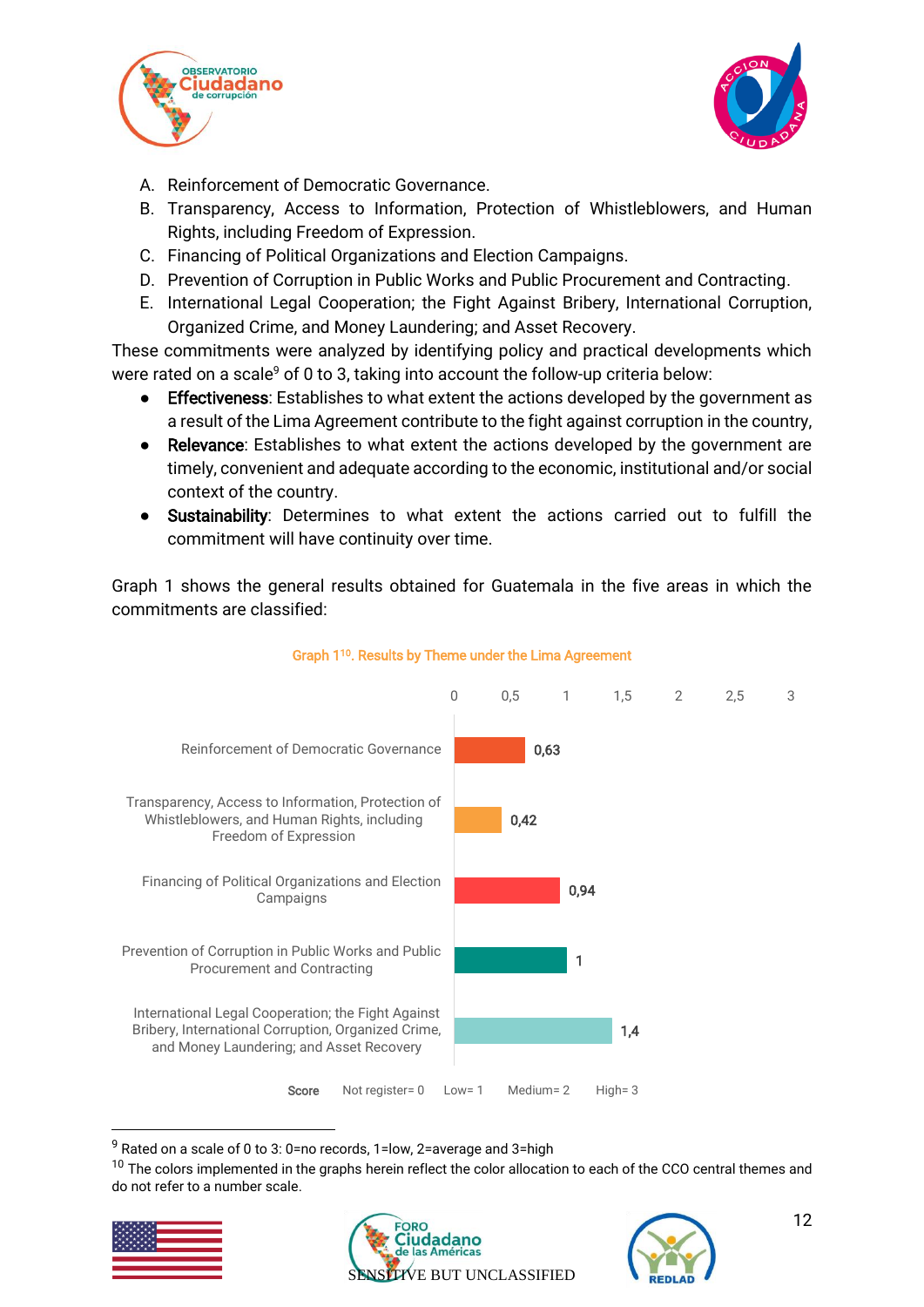



Prepared by author on the basis of information provided by CSOs participating in the CCO Platform

In general terms, Guatemala shows a clear regressive trend in terms of fight against corruption and impunity, derived - in part - from a clear trend towards part of the State to limit the spaces of civil society, highlights the entry into force of reforms to the NGO Law and the limits of the emphasis on criminal prosecution in corruption structures and cases; in part also due to the weakness of social actors and citizens committed to the issue; and, to a large extent, due to the alignment of groups or segments of political, economic and military elites to co-opt the Government.

This is reflected in different areas of the fight against corruption and impunity. For example, in the area of access to public information, although Guatemala continues to have a robust law, there is a perceived reduction in the willingness of national institutions to provide information in a timely and accurate manner, particularly in the context of the COVID-19 pandemic, which allowed institutions to withhold public information.

In terms of political financing, Guatemala continues to have a robust regulatory framework, although there is clearly room for improvement, but there is less willingness on the part of the control bodies to apply these rules and act firmly to prevent the risks and threats arising from illicit money infiltration in politics.

In terms of investment in public works, an area in which some of the main corruption cases and structures have clearly occurred in recent years, there has been less use of the country's existing systems and mechanisms, particularly in the case of GuateCompras. Once again, the exception mechanisms authorized by the Congress of the Republic to address the pandemic, created conditions for direct purchases with reduced or suspended transparency mechanisms.

Finally, in terms of international legal cooperation, the recent experience of non-renewal of CICIG's mandate, the increase of nationalist narratives and the growing distrust of the international community towards national institutions involved in the fight against corruption and impunity, generate a context of weakening of legal cooperation mechanisms or reduced willingness of national institutions to use them.





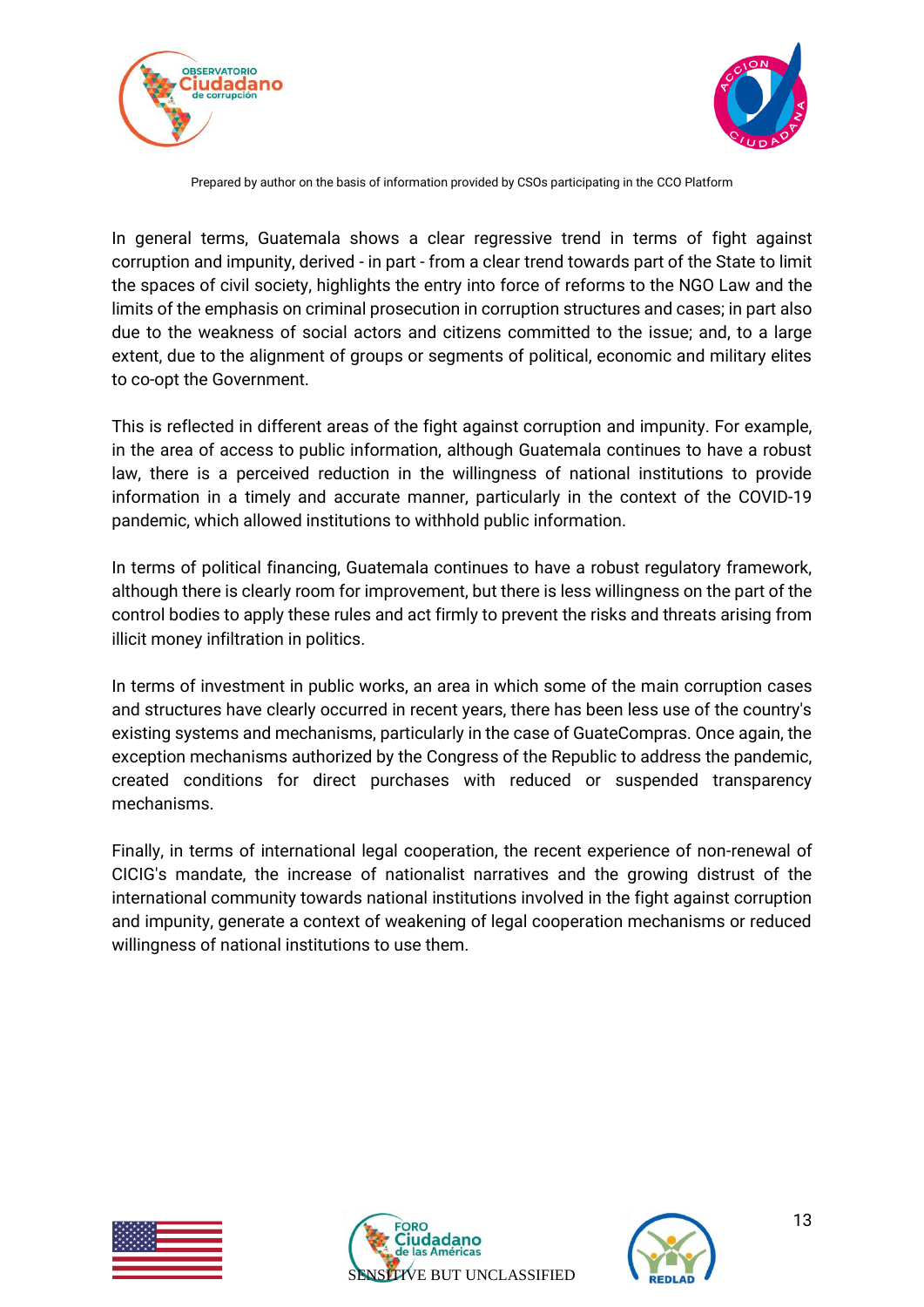



## <span id="page-13-0"></span>1. Reinforcement of Democratic Governance



#### Graph 2. Results of commitments related to reinforcing democratic governance

Prepared by author on the basis of information provided by CSOs participating in the CCO Platform

● Guatemala is clearly going backwards in terms of democratic governance. Actions taken by the government to comply with the Lima Agreement are minimal and ineffective. Historical and other clearly contextual factors contribute to this situation: the former refer to the accumulation of a widespread social and territorial conflict related to multiple issues such as the exploitation of subsoil resources, access to water and land, just to mention some of the most relevant ones; the contextual factors suggest a scenario of marked political and social polarization at the national level, which reproduces a friend-enemy logic among various organized actors, whose origin is related to the approach and results of the fight against corruption, but which has been extending to other areas such as the restriction of human rights such as freedom of association through the entry into force of Decree 4-2020 Reforms to the Law on Non-Governmental Organizations for Development, which establishes summary and discretionary procedures to close organizations, a political tool to eliminate voices that criticize the country's system of corruption; and the reform to the security and justice sector 11.

 $11$  Several lawsuits have been filed against Decree 4-2020. One of them can be accessed at the following link: https://lahora.gt/presentan-inconstitucionalidad-contra-reformas-a-ley-de-ongs/





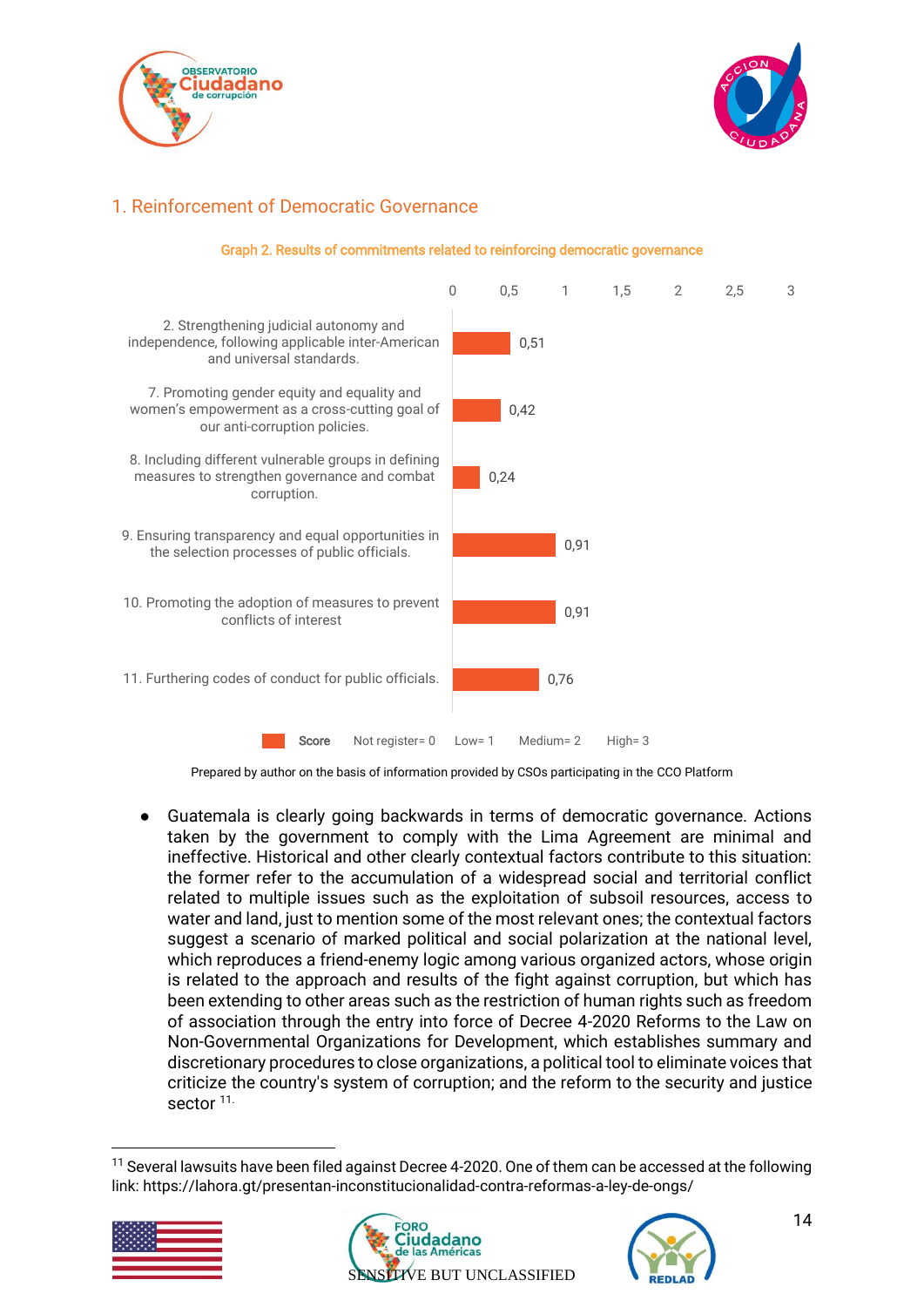



- The most highly rated commitment is that of ensuring transparency and equal opportunities in the selection processes of public officials, based on objective criteria such as merit, equity and aptitude. Although there is a broad and long-standing debate on the validity or not of a properly structured civil service regime, at least there are certain minimum protocols and procedures that favor the disclosure of positions that are open to competition and minimum provisions aimed at promoting competition for such positions, however, there is evidence of stagnation, as old as the Civil Service Law itself, which dates back to 1968.
- The lowest rated commitment is the inclusion of vulnerable groups in defining measures to strengthen governance and combat corruption. There is a widespread political and socioeconomic dynamic of exclusion of segments of the population with unfavorable, insufficient or differentiated access to public services. This particularly affects indigenous peoples, who represent - according to demographic estimates - at least 40% of the Guatemalan population, women with 51% of the population, and even more the LGTBIQ+ communities who face systematic discrimination from a conservative Government. 12

<sup>&</sup>lt;sup>12</sup> Such exclusion is visible in different areas. The LAMBDA Association, which played a key role in the Observatory by participating as a CSO presenting the situation of the LGTBQI+ community, has produced several reports on the differentiated impact. For further information, see: http://asociacionlambda.org/informes





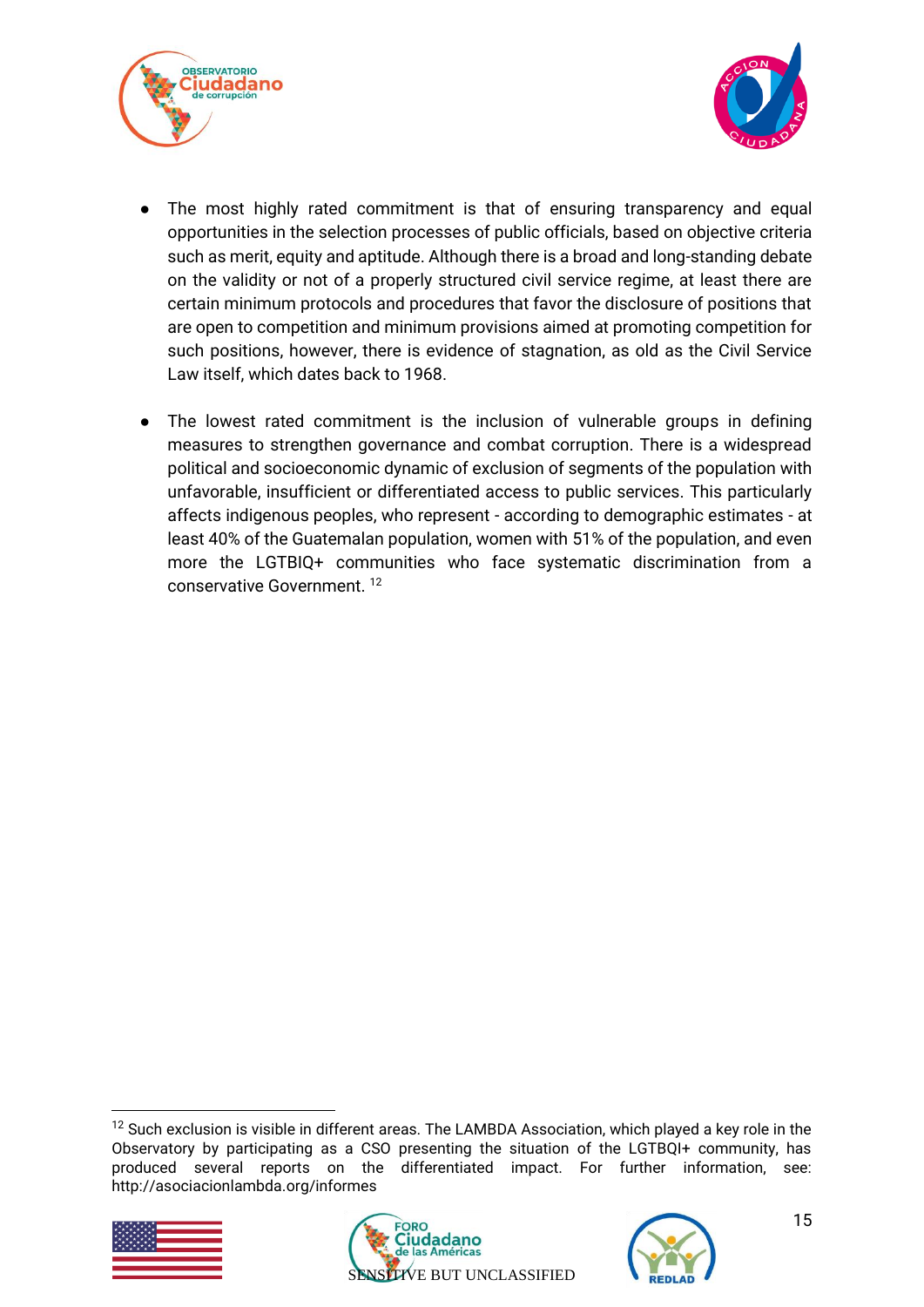



#### <span id="page-15-0"></span>2. Transparency, Access to Information, Protection of Whistleblowers, and Human Rights, including Freedom of Expression.

#### Graph 3. Results of commitments related to transparency, access to information, whistleblower protection, and human rights, including freedom of expression.



Prepared by author on the basis of information provided by CSOs participating in the CCO Platform

● Guatemala has a robust and well-structured law on access to information, which - for several years - has been reasonably and effectively applied, although greater appropriation of this law by the public has always been pending, in order to increase the social demand for transparency and accountability. However, in the context of the current reversion situation of the anti-corruption progress achieved prior to 2016, the validity and effective application of this legal framework has been decreasing and faces growing challenges, particularly due to a reduced willingness of institutions to provide information in a timely and clear manner. There is also an increase in terms of the threats and risks faced by whistleblowers, human rights operators and, in general, civil society organizations and the media, in the face of the attack by public, political and private actors who consider these types of operators as political opponents. In fact, members of CSOs, specifically REDNACTP, have been victims of threats and violent attacks as a result of their work in favor of the fight against corruption and the exercise of their right to Social Auditing 13.

<sup>&</sup>lt;sup>13</sup> A clear example is that of Carlos Saimoló Pichivá, available at: https://pbi-guatemala.org/es/guiénacompañamos/asociación-de-vecinos-contra-la-corrupción-de-patzic%C3%ADa-avccp





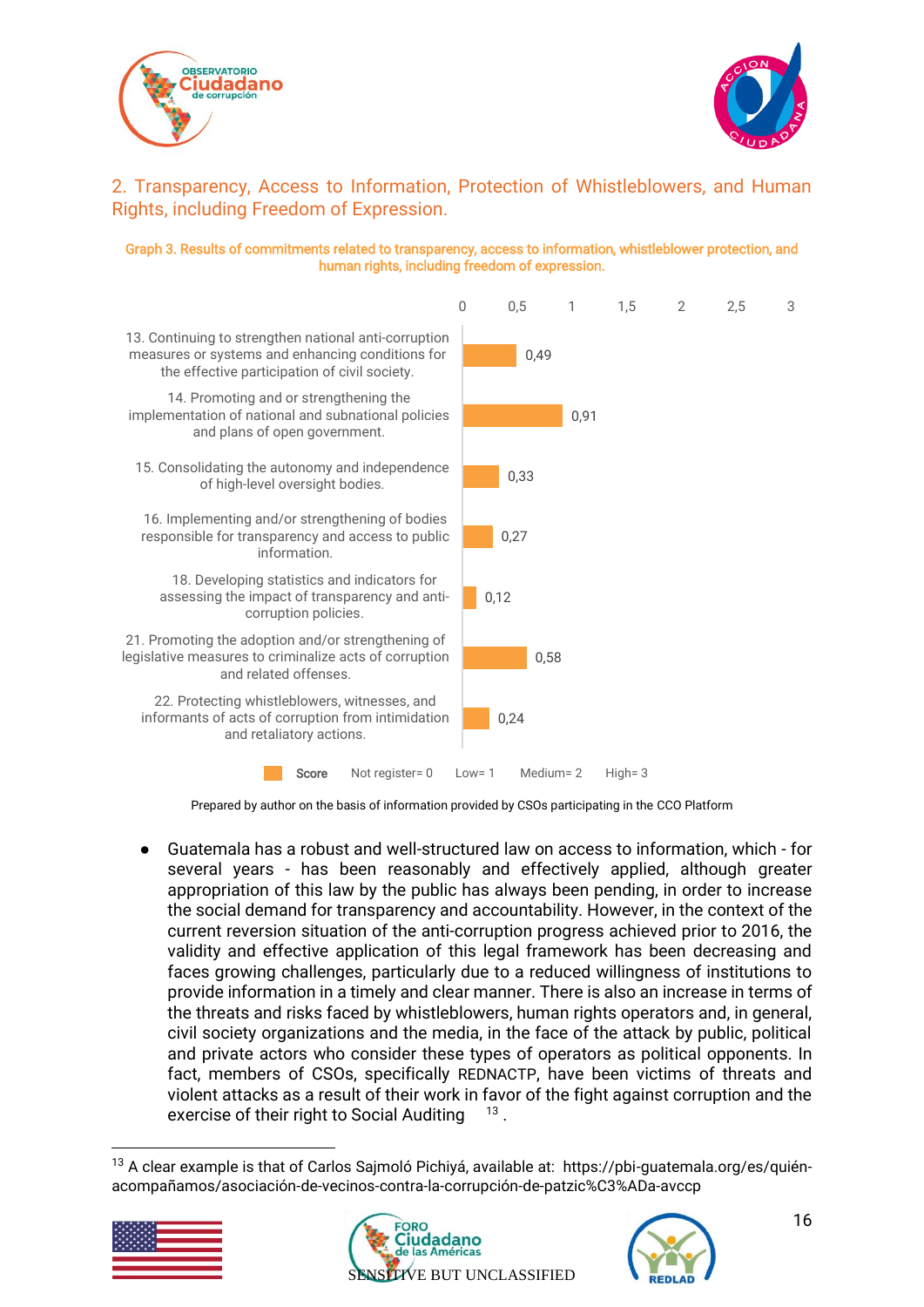



- The highest rated commitment in all three criteria is the implementation of national policies and plans in the areas of open government. However, recent governments have used open government mechanisms to legitimize decisions contrary to the fight against corruption, such as the expulsion of CICIG from Guatemala. These mechanisms do not respond to a true inclusion of Civil Society or groups in vulnerable situations in defining transparency policies and public policies in general. Space has been further limited by the government's decision to approve the entry into force of Decree 4-2020 Reforms to the Law of Non-Governmental Organizations for Development, which establishes summary and discretionary procedures to close organizations, a political tool to eliminate voices that criticize the country's system of corruption.
- The lowest rated commitment is developing statistics for assessing the impact of transparency and anti-corruption policies and, to this end, advancing government capacities in this field. In Guatemala, there are no public policies for transparency and the fight against corruption; after the withdrawal of the International Commission against Impunity in Guatemala, dynamics of lack of transparency and corruption have been established; and the few actions that have been taken do not allow for a true monitoring of their impact.



## <span id="page-16-0"></span>3. Financing of Political Organizations and Election Campaigns

Graph 4. Results of the commitment related to the financing of political organizations and electoral campaigns.

appropriate accounting, and use of the banking system for income and expenditures of political organizations and electoral campaigns.

Score Not register= 0 Low= 1 Medium= 2 High= 3

Prepared by author on the basis of information provided by CSOs participating in the CCO Platform

● In terms of political party and electoral campaign financing, it is clear that Guatemala made a qualitative leap from the legal reform approved in 2016. However, it is clear, looking at the performance of control bodies established during the 2019 elections, that this legislation shows certain limitations in terms of design, interpretation and effective application. In terms of design, the legislation includes certain unclear norms with some contradictions, which make its application difficult and may generate undesired effects, such as inhibiting licit actors interested in financing parties and campaigns; interpretation problems, referred to the way in which the Supreme Electoral Court (TSE, but its Spanish initials) has regulated the issue of control and





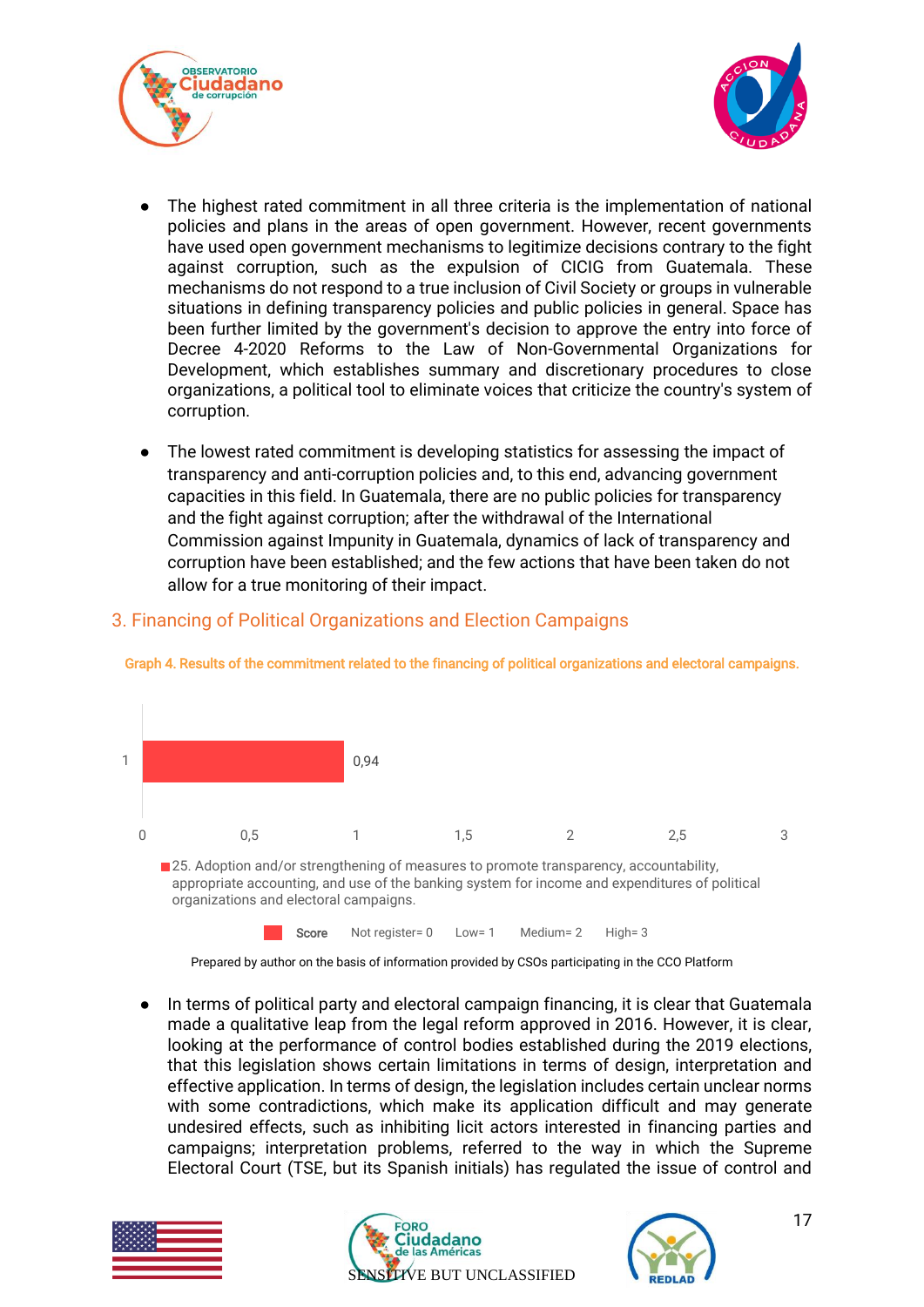



oversight, and - particularly - to the criteria for applying the sanctions regime; and application problems, related to certain norms which could not be enforced either due to the lack of technical capacity on the part of the control body or due to resistance or lack of clarity about the scope of the norms on the regulated subjects<sup>14.</sup>

## <span id="page-17-0"></span>4. Prevention of Corruption in Public Works and Public Procurement and Contracting

Graph 5. Results of commitments related to the Prevention of Corruption in Public Works, Public Procurement and **Contracting** 



Prepared by author on the basis of information provided by CSOs participating in the CCO Platform

● The evidence gathered in previous years and made public in the major corruption cases prosecuted by the Public Prosecutor's Office and CICIG, shows that public works is one of the investment areas most vulnerable to corruption practices. Some CSO members, specifically from REDNACTP, recently presented a social audit report detailing irregularities in certain contracts <sup>15</sup>. In 2016 there was an important reform to the procurement and contracting law that strengthened transparency and control mechanisms, resulting in a significant change in the regulatory approach compared to the previous law. This reform had undesired effects, such as reducing public investment due to what some critics consider an excess of control that hinders the procurement and contracting processes. However, it is evident that the emphasis continues to be placed more on controlling and sanctioning corruption, and less on developing systems to prevent and detect corruption risks at an early stage.

<sup>15</sup> For more information, visit https://lahora.gt/senalan-lentitud-en-investigaciones-por-79-denunciaspresentadas-en-mp/







<sup>14</sup> For more information, visit: https://www.prensalibre.com/guatemala/politica/propuesta-dereformas-a-la-ley-electoral-favorecen-a-los-partidos-politicos/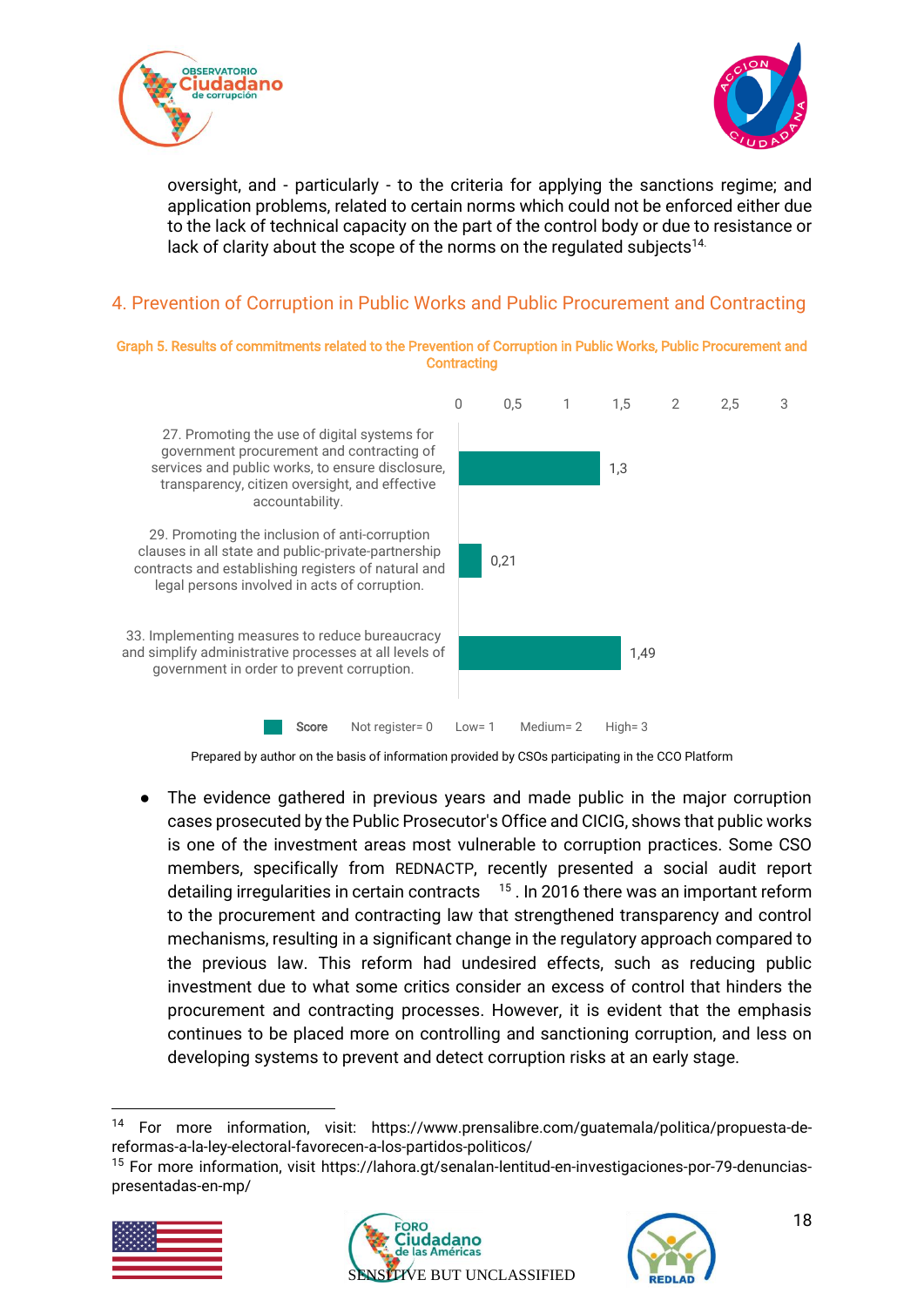



- The highest rated commitment in the three criteria is implementing measures to reduce bureaucracy and simplify procedures at all levels of government to prevent corruption; the reason for this is the recent approval of the Law for Simplification of Administrative Requirements and Procedures (Decree 5-2021), which aims at reducing bureaucracy and promoting government efficiency and productivity. This law was approved on May 5, 2021; however, since it was recently approved, it has not yet been implemented.
- The lowest rated commitment is promoting the inclusion of anti-corruption clauses in all state contracts. Guatemala's State Contracting Law does not set forth in any article the obligation to establish anti-corruption clauses in contracts with government suppliers and contractors. However, the Law does regulate the eligibility requirements for them, as well as the prohibition of their involvement in illicit or criminal activities.

#### <span id="page-18-0"></span>5. International Legal Cooperation; the Fight Against Bribery, International Corruption, Organized Crime, and Money Laundering; and Asset Recovery





Prepared by author on the basis of information provided by CSOs participating in the CCO Platform

Guatemala innovated in terms of international legal cooperation since the establishment of CICIG, an organization that not only contributed to improve the technical capacities of investigation and criminal prosecution of corruption structures and cases, but also strengthened the regulatory and institutional dimension of the Guatemalan Government. However, the non-renewal of its mandate in 2019 dealt a serious blow to the process of strengthening national capacities and the fight against corruption, strengthening a regressive counter-reform agenda in this area, including the dismantling of some of the most important regulatory and institutional progress. This takes place in a broader context, where under a narrative of sovereignty, there are economic, social and political elites increasingly resistant to accept international





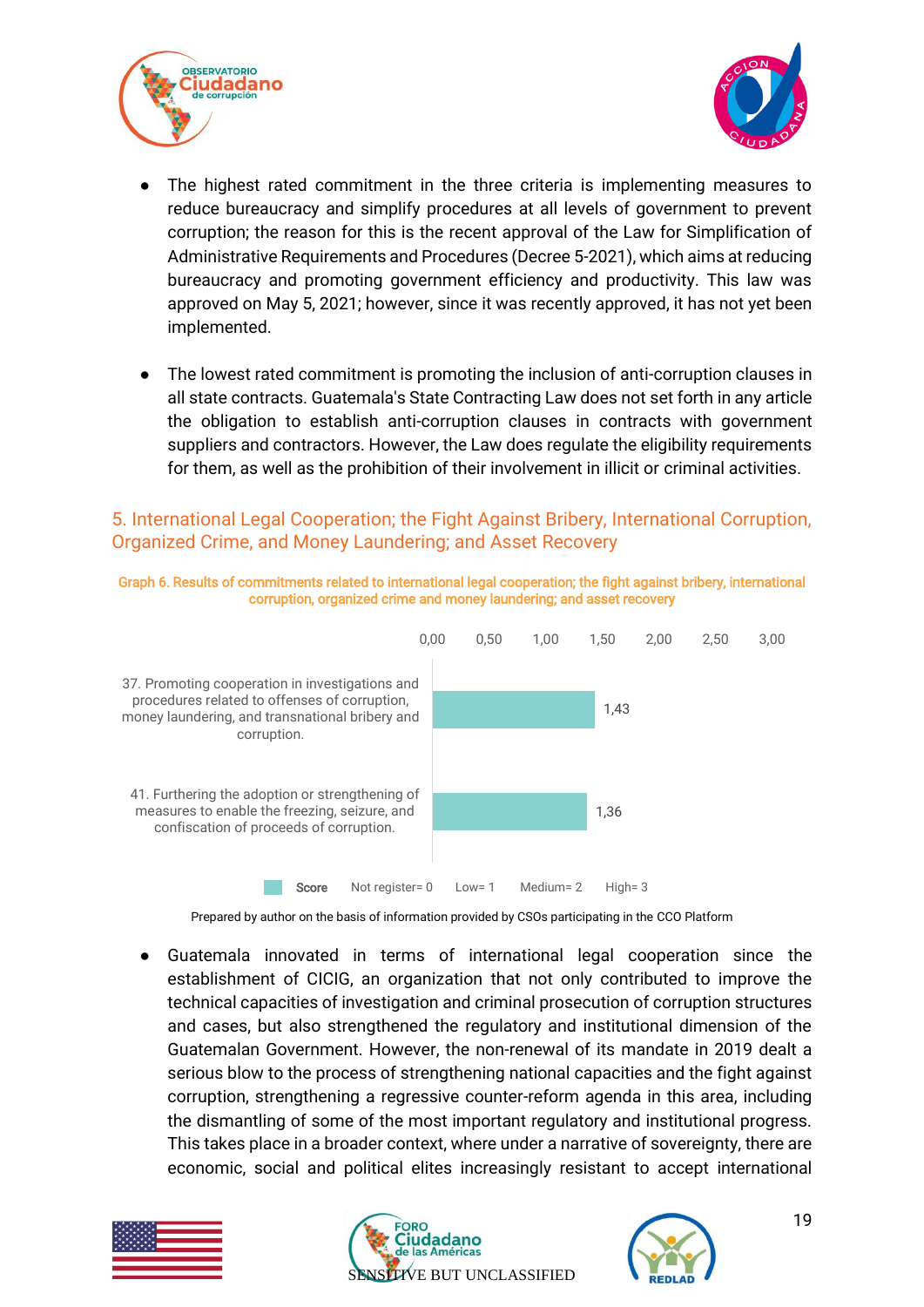



norms and institutions as part of the framework for the fight against corruption and impunity.

- The most highly rated commitment is promoting the broadest cooperation among judicial authorities, police, prosecutors, financial intelligence units and administrative authorities in investigations and procedures related to offenses of corruption, money laundering, bribery and transnational bribery. In this regard, the Special Prosecutor's Office against Impunity in Guatemala has promoted exchanges with other prosecutors' offices and coordination to carry out transnational investigations; likewise, there is progress in the Law on Forfeiture. This shows that actions have been taken that contribute to the fight against corruption.
- The lowest rated commitment is the furthering and adoption of measures to enable the seizure, forfeiture and confiscation of proceeds from corruption. However, in Guatemala there is the Law on Forfeiture (Decree 55-2010) that has allowed recovering, in favor of the Government, without prior criminal conviction or any consideration, assets, profits, products and proceeds generated by illicit or criminal activities.

## <span id="page-19-0"></span>**Conclusions**

The following conclusions can be drawn from the work carried out by the Guatemalan organizations that participated in the exercise to monitor the progress and setbacks of the Lima commitments:

- I. Over the past two years, Guatemala has suffered a serious setback in terms of democratic governance, marked by the weakening of the justice system through the co-optation of the courts of justice, systematic attacks against oversight bodies such as the Special Prosecutor's Office against Impunity in Guatemala, the Human Rights Ombudsman and judges at greater risk; and, the approval and entry into force of Decree 4-2020 Reforms to the Law of Non-Governmental Organizations for Development that establish mechanisms and summary and discretionary procedures to close society organizations, a sign of decisions aimed at limiting guarantees and freedoms for participation of large sectors of the population, including indigenous peoples, women and the LGTBIQ+ community.
- II. There is little progress in terms of transparency and access to public information. Attacks against the Human Rights Ombudsman (authority guarantor of access to public information) stand out, to the point of restricting its budgetary resources assigned by the same law. In addition, there is evidence of measures that benefit the lack of transparency and facilitate corruption, marking an intentional setback in these issues.





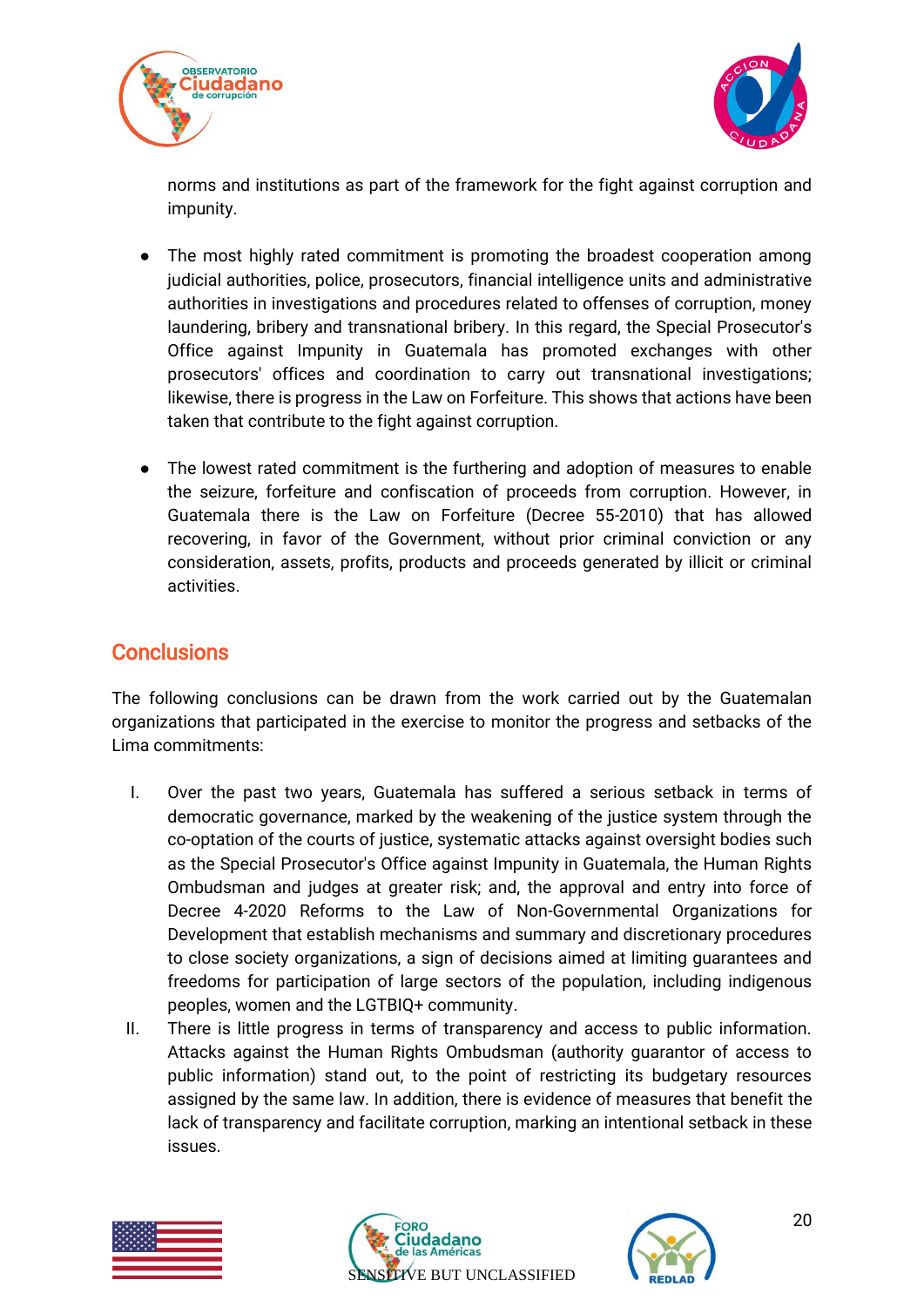



- III. The few anti-corruption policies, such as the Open Government spaces or the Presidential Commission against Corruption, are mechanisms used to legitimize decisions contrary to the fight against corruption and transparency promotion. In general, actions carried out under these initiatives have failed to prevent or adequately respond to corruption scandals and to a large extent fit into what is internationally known as open wash.
- IV. There is evidence of regulatory progress to control political financing in Guatemala. However, in practice, the capacities of the oversight bodies are limited by several factors, including the lack of political willingness of authorities to implement the reforms and also limitations in the design, interpretation and application of the rules for overseeing the financing of political parties.
- V. There was evidence of progress in terms of transparency in public procurement. The Guatecompras system and other transparency mechanisms administered by the Ministry of Public Finance are important tools for citizen oversight, which, despite requiring technical knowledge for their use, allow for the monitoring of public procurement.
- VI. Despite having transparency tools, the prevention of corruption in public works and infrastructure is limited, partly because there are no actual anti-corruption policies in the contracting of this type of works, such as the inclusion of anti-corruption clauses in State contracts and above all the lack of political willingness to implement a true anti-corruption policy in the State entities in charge of the country's works and infrastructure.
- VII. Progress made in the fight against organized crime, bribery and international corruption, money laundering and international legal cooperation derives from the legacy of the International Commission against Impunity in Guatemala, which is reflected in the work carried out by the Special Prosecutor's Office against Impunity in Guatemala.
- VIII. Despite the progress made in the fight against corruption, impunity and organized crime, the Special Prosecutor's Office against Impunity in Guatemala has been the victim of systematic attacks for its closure and also of smear campaigns, even by the government itself.





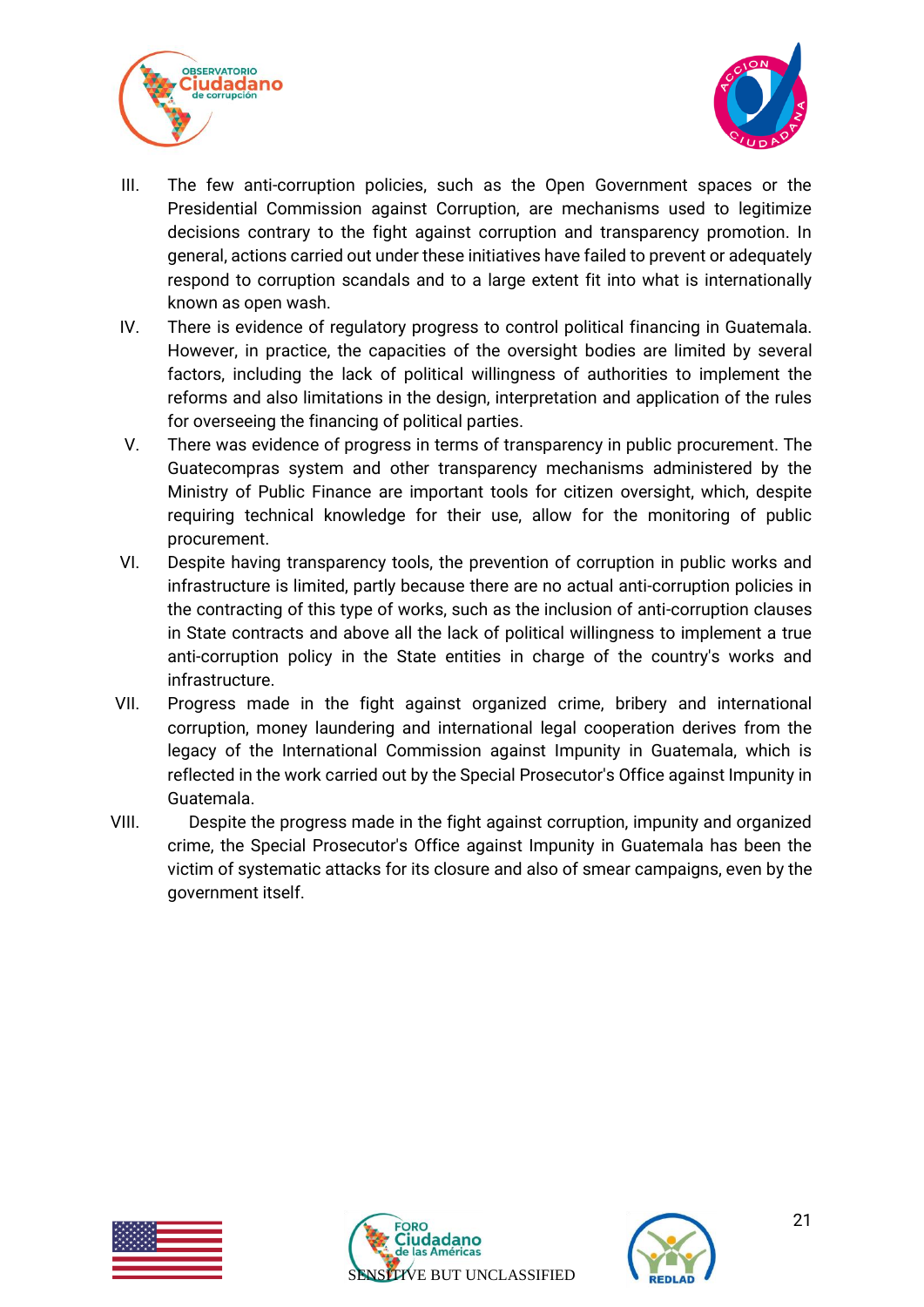



# <span id="page-21-0"></span>Calls for Action (Actions and Recommendations)

## <span id="page-21-1"></span>Theme 1 – Reinforcement of Democratic Governance

| <b>Action</b>                                                                           | <b>Recommendations</b>                                                                                                                                                                                                                       |  |  |  |
|-----------------------------------------------------------------------------------------|----------------------------------------------------------------------------------------------------------------------------------------------------------------------------------------------------------------------------------------------|--|--|--|
| judicial<br>Strengthening<br>autonomy<br>and<br>independence to promote                 | Create coordination mechanisms between national and<br>local entities aimed at developing anti-corruption policies.                                                                                                                          |  |  |  |
| respect for the Rule of Law<br>and access to justice, as                                | Promote citizen training spaces in order to provide an<br>effective mechanism for participation and social control.                                                                                                                          |  |  |  |
| well as to promote policies<br>of integrity and transparency<br>in the judicial system. | Encourage plural spaces for participation in defining public<br>and anti-corruption policies, and in particular, reforming<br>decentralization systems to avoid corruption and nepotism<br>when defining public policies at the local level. |  |  |  |
|                                                                                         | Strengthen and consolidate the institutional framework of<br>the Special Prosecutor's Office against Impunity<br>in<br>Guatemala.                                                                                                            |  |  |  |
| gender<br>equity<br>Promoting<br>and equality and women's<br>empowerment                | Include provisions for promoting gender equity and equality<br>in anti-corruption policies.                                                                                                                                                  |  |  |  |
|                                                                                         | actions<br>the<br>Promote<br>at<br>national<br>cooperation<br>and<br>international level on the subject, including measures to<br>ensure effective implementation thereof.                                                                   |  |  |  |
| different<br>Including<br>vulnerable<br>in<br>groups                                    | The regulations should define which groups are in vulnerable<br>situation.                                                                                                                                                                   |  |  |  |
| defining<br>measures<br>to<br>strengthen governance and                                 | Promote mechanisms for vulnerable groups to participate in<br>defining anti-corruption measures.                                                                                                                                             |  |  |  |
| combat corruption.                                                                      | Promote studies and official documents that recognize the<br>differentiated impact of corruption on vulnerable groups.                                                                                                                       |  |  |  |
| Ensuring transparency and<br>equal opportunities in the                                 | Reforms to the justice system are necessary to allow for a<br>proper judicial career that takes into account meritocracy<br>and evaluation of judges in the Judiciary.                                                                       |  |  |  |
| of<br>selection<br>processes<br>public officials, based<br>on                           | Mechanisms must be in place so that the public can learn                                                                                                                                                                                     |  |  |  |
| objective criteria, such as<br>merit, equity, and aptitude.                             | about the selection processes of public officials (such as<br>accountability reports or web pages with updated and<br>reliable information).                                                                                                 |  |  |  |
| Other                                                                                   | Articulate national and international efforts aimed at<br>reducing and eradicating threats against non-governmental<br>organizations, such as Decree 4-2020.                                                                                 |  |  |  |





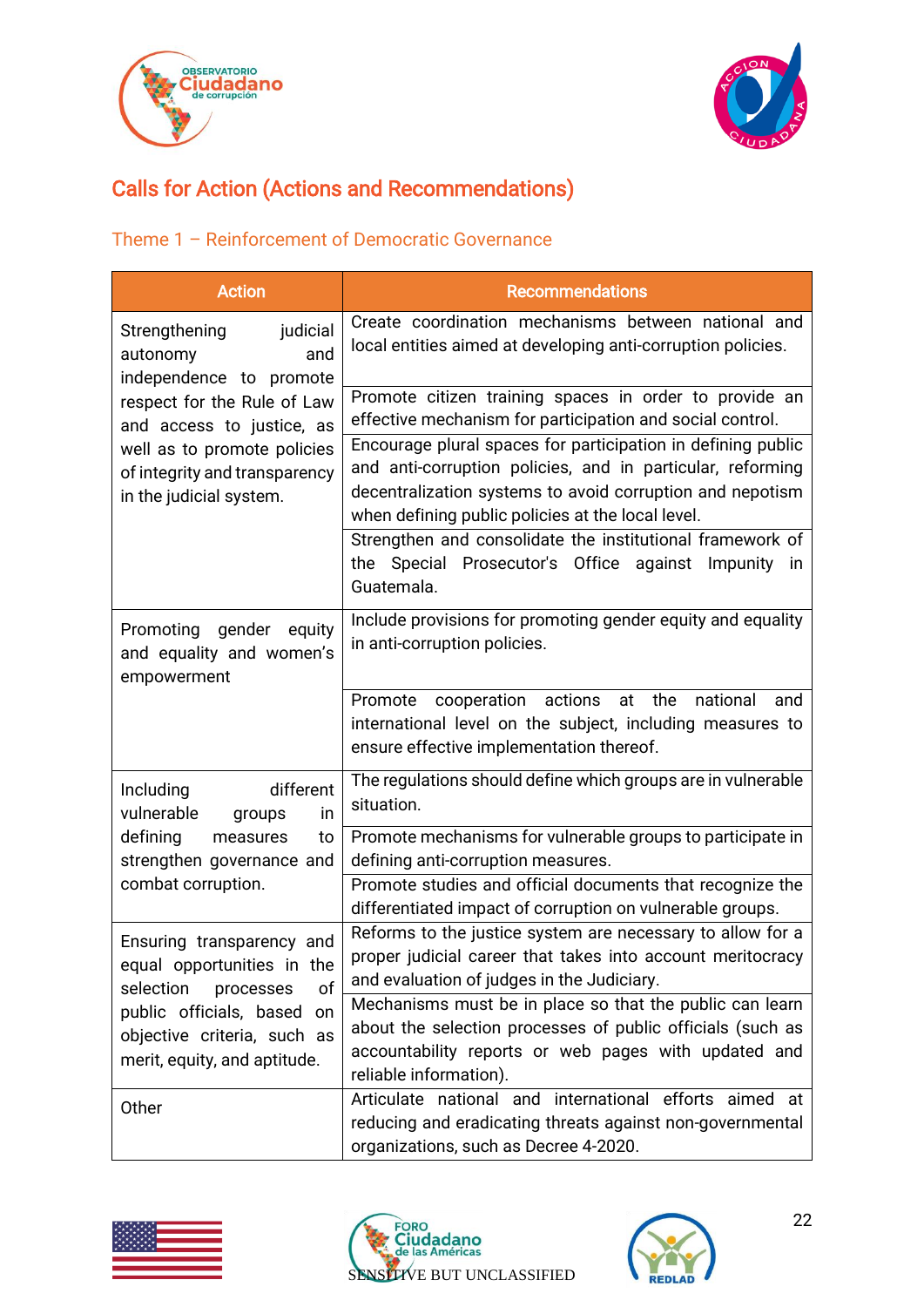



## <span id="page-22-0"></span>Theme 2 - Transparency, Access to Information, Protection of Whistleblowers, and Human Rights, including Freedom of Expression

| <b>Action</b>                                                                                    | <b>Recommendations</b>                                                                                                                                                                                                                                                                                                  |
|--------------------------------------------------------------------------------------------------|-------------------------------------------------------------------------------------------------------------------------------------------------------------------------------------------------------------------------------------------------------------------------------------------------------------------------|
| Creating and strengthening<br>anti-corruption<br>national<br>measures or systems for             | Create a manual, policy or procedure that specifies how and<br>where complaints can be made.                                                                                                                                                                                                                            |
| participation<br>effective<br>0f<br>civil society, organizations,<br>citizens, and other actors. | Generate general statistics on reports of possible acts of<br>corruption, showing the number of complaints, the issues<br>and the entities involved.                                                                                                                                                                    |
| the<br>Strengthening<br>implementation<br>of<br>open<br>policies<br>government<br>and<br>plans   | Promote e-government and digital participation policies and<br>plans that are built in consensus with civil society and<br>generate a real impact in the fight against corruption, giving<br>citizens an informative, consultative, decision-making<br>and/or oversight role.                                           |
|                                                                                                  | Open government spaces should include representative<br>organizations, especially indigenous peoples, women,<br>LGTBIQ+ community and other important segments of the<br>population, so that they can contribute to creating a<br>representative Open Government Plan that does not allow<br>their instrumentalization. |
| the<br>Ensuring<br>strengthening of bodies<br>for<br>responsible                                 | Promote construction of political and social support<br>networks to help reducing regressive tendencies and<br>capturing the bodies involved by other public or private<br>powers.                                                                                                                                      |
| transparency and access<br>to public information.                                                | Develop advocacy and social auditing processes aimed at<br>guaranteeing the budgets of bodies responsible for access<br>to public information.                                                                                                                                                                          |
|                                                                                                  | Strengthen coordination and cooperation among specialized<br>bodies at the regional level and with international<br>cooperating partners.                                                                                                                                                                               |
| of<br>Ensuring<br>protection<br>whistleblowers,<br>witnesses,<br>and                             | Promote effective measures for physical, labor and<br>reputational protection of whistleblowers, witnesses and<br>informants.                                                                                                                                                                                           |
| informants of acts of<br>corruption<br>from<br>intimidation<br>and<br>retaliatory actions.       | Create a comprehensive public policy on whistleblowing and<br>whistleblower protection.                                                                                                                                                                                                                                 |





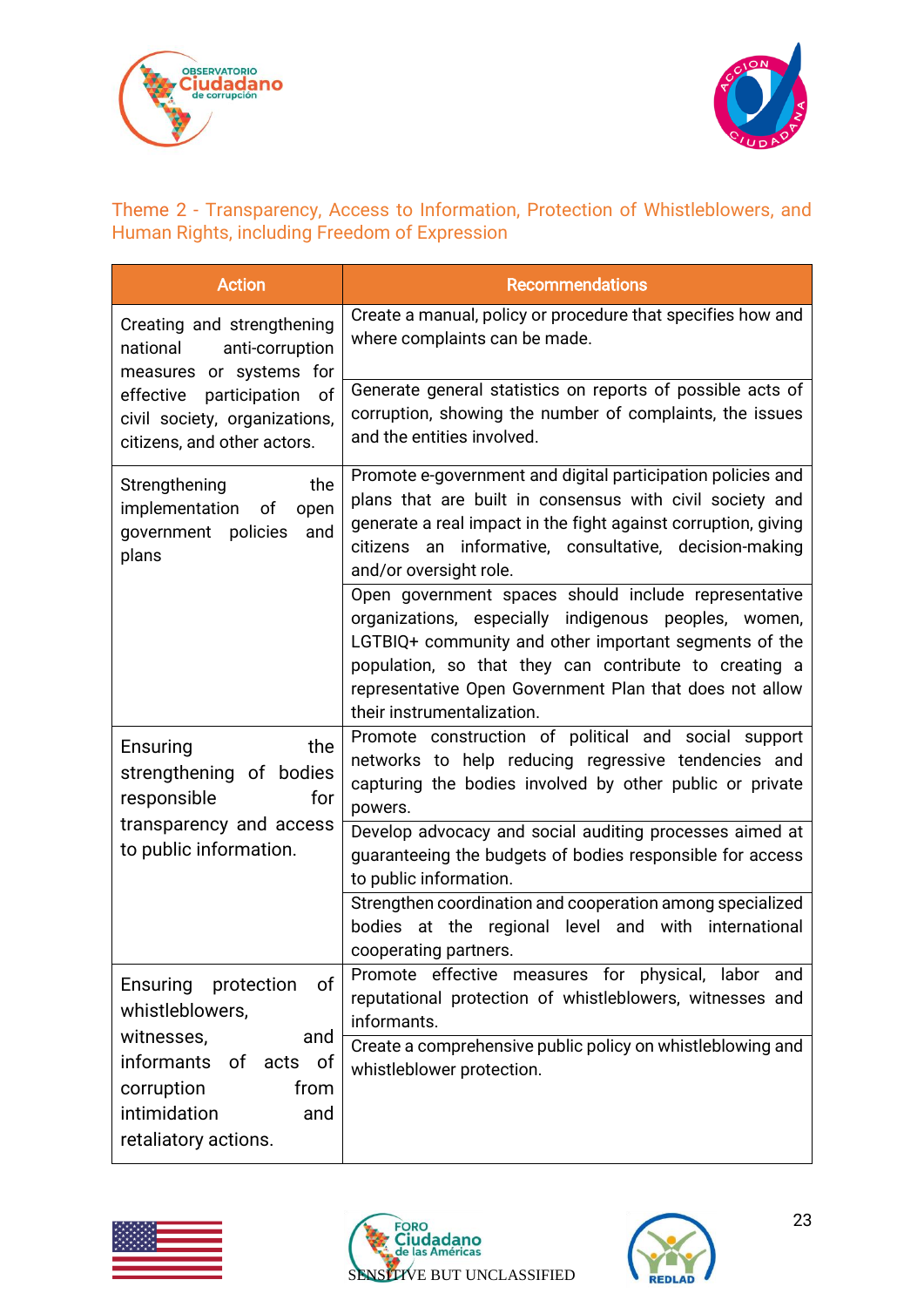



| Action                            | <b>Recommendations</b>                                                                                                 |
|-----------------------------------|------------------------------------------------------------------------------------------------------------------------|
| the<br>Consolidating<br>and       | In order to prevent possible acts of corruption, promote the<br>reporting and processing of conflicts of interest.     |
| autonomy<br>independence of high- | Promote the construction of political and social support<br>networks to help reducing regressive tendencies and        |
| level oversight bodies.           | capturing the bodies involved by other public or private                                                               |
|                                   | powers.                                                                                                                |
| Other                             | Create support networks to prevent and help reducing<br>attacks, aggressions or undue dismissals of judicial officials |
|                                   | and oversight bodies committed to the fight against                                                                    |
|                                   | corruption and impunity.                                                                                               |
|                                   | Provide opportunities for international insertion of operators                                                         |
|                                   | committed to the fight against corruption and impunity, not                                                            |
|                                   | only to maintain their contributions, but also to guarantee                                                            |
|                                   | them security and employability.                                                                                       |

## <span id="page-23-0"></span>Theme 3 - Financing of Political Organizations and Election Campaigns

| <b>Action</b>                                                 | <b>Recommendations</b>                                                                                                                                                                                                                                                                                                                                                                                                                                                 |  |  |  |  |
|---------------------------------------------------------------|------------------------------------------------------------------------------------------------------------------------------------------------------------------------------------------------------------------------------------------------------------------------------------------------------------------------------------------------------------------------------------------------------------------------------------------------------------------------|--|--|--|--|
| of<br>Strengthening<br>promoting<br>measures<br>transparency, | Strengthen mechanisms to oversee political financing,<br>especially by providing regulatory tools and resources for the<br>Supreme Electoral Court to control and sanction political<br>parties that are not accountable for their financing.                                                                                                                                                                                                                          |  |  |  |  |
| accountability of political<br>organizations and parties      | Ensure the reporting of all contributions and funding sources<br>in the electronic platform "Cuentas Claras".                                                                                                                                                                                                                                                                                                                                                          |  |  |  |  |
|                                                               | Strengthen the inter-institutional coordination mechanisms<br>with the General Comptroller's Office, the Superintendence<br>of Tax Administration (SAT, by its Spanish initials), the<br>Special Verification Intendancy within the Superintendence<br>of Banking Administration and the Superintendence of<br>Telecommunications, guaranteeing the cross-checking of<br>money flows in politics, as established by the Electoral and<br><b>Political Parties Law.</b> |  |  |  |  |

<span id="page-23-1"></span>Theme 4 – Prevention of Corruption in Public Works and Public Procurement and Contracting.

| Action                                                | <b>Recommendations</b>                                                                                                                     |
|-------------------------------------------------------|--------------------------------------------------------------------------------------------------------------------------------------------|
| Strengthening the use of<br>digital<br>systems<br>for | Make GuateCompras more user-friendly for anyone who is a<br>supplier or user interested in monitoring or overseeing public<br>procurement. |





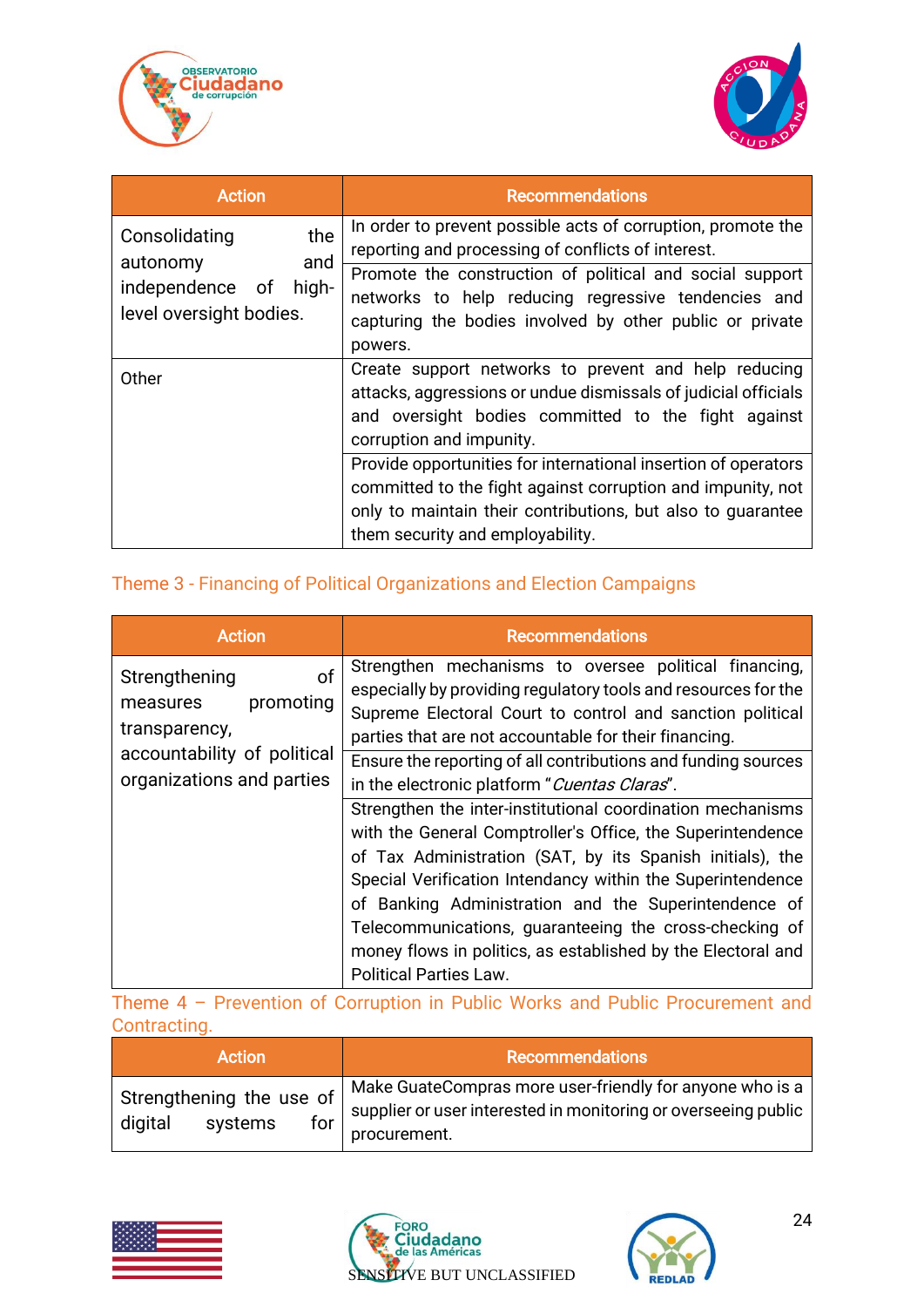



| <b>Action</b>                                                                                                                                                                                                                                                   | <b>Recommendations</b>                                                                                              |  |  |  |  |
|-----------------------------------------------------------------------------------------------------------------------------------------------------------------------------------------------------------------------------------------------------------------|---------------------------------------------------------------------------------------------------------------------|--|--|--|--|
| government procurement<br>contracting<br>and<br>0f<br>services and public works,                                                                                                                                                                                | of<br>the<br>implementation of all<br>Complete<br>phases<br>GuateCompras system until it is fully optimized.        |  |  |  |  |
| to ensure transparency,<br>oversight,<br>citizen<br>and<br>effective accountability                                                                                                                                                                             | Generate an educational campaign to explain the use of the<br>GuateCompras platform.                                |  |  |  |  |
| Promoting the inclusion<br>of anti-corruption clauses                                                                                                                                                                                                           | Implement anti-corruption clauses in public works contracts.                                                        |  |  |  |  |
| in all state and public-<br>private-partnership<br>contracts<br>and<br>establishing registers of<br>natural and legal persons<br>involved in<br>acts<br>.of<br>corruption and<br>money<br>laundering with a view to<br>ensuring that they are not<br>contracted | Build and implement a policy to prevent and identify<br>corruption in entities in charge of executing public works. |  |  |  |  |

<span id="page-24-0"></span>Theme 5 – International Legal Cooperation; the Fight Against Bribery, International Corruption, Organized Crime, and Money Laundering; and Asset Recovery.

| <b>Action</b>                                                                                                                        | <b>Recommendations</b>                                                                                                                                                                                                                                                                                                           |
|--------------------------------------------------------------------------------------------------------------------------------------|----------------------------------------------------------------------------------------------------------------------------------------------------------------------------------------------------------------------------------------------------------------------------------------------------------------------------------|
| Promoting the broadest<br>possible<br>cooperation<br>in<br>authorities<br>among<br>and<br>investigations<br>procedures related<br>to | Provide for an effective exchange of information between<br>judicial, police, prosecutorial and administrative authorities.<br>Foster an evidence-based debate on the relevance and<br>usefulness of international cooperation in the fight against<br>corruption to help overcome the current tendency towards<br>isolationism. |
| offenses of corruption.                                                                                                              |                                                                                                                                                                                                                                                                                                                                  |





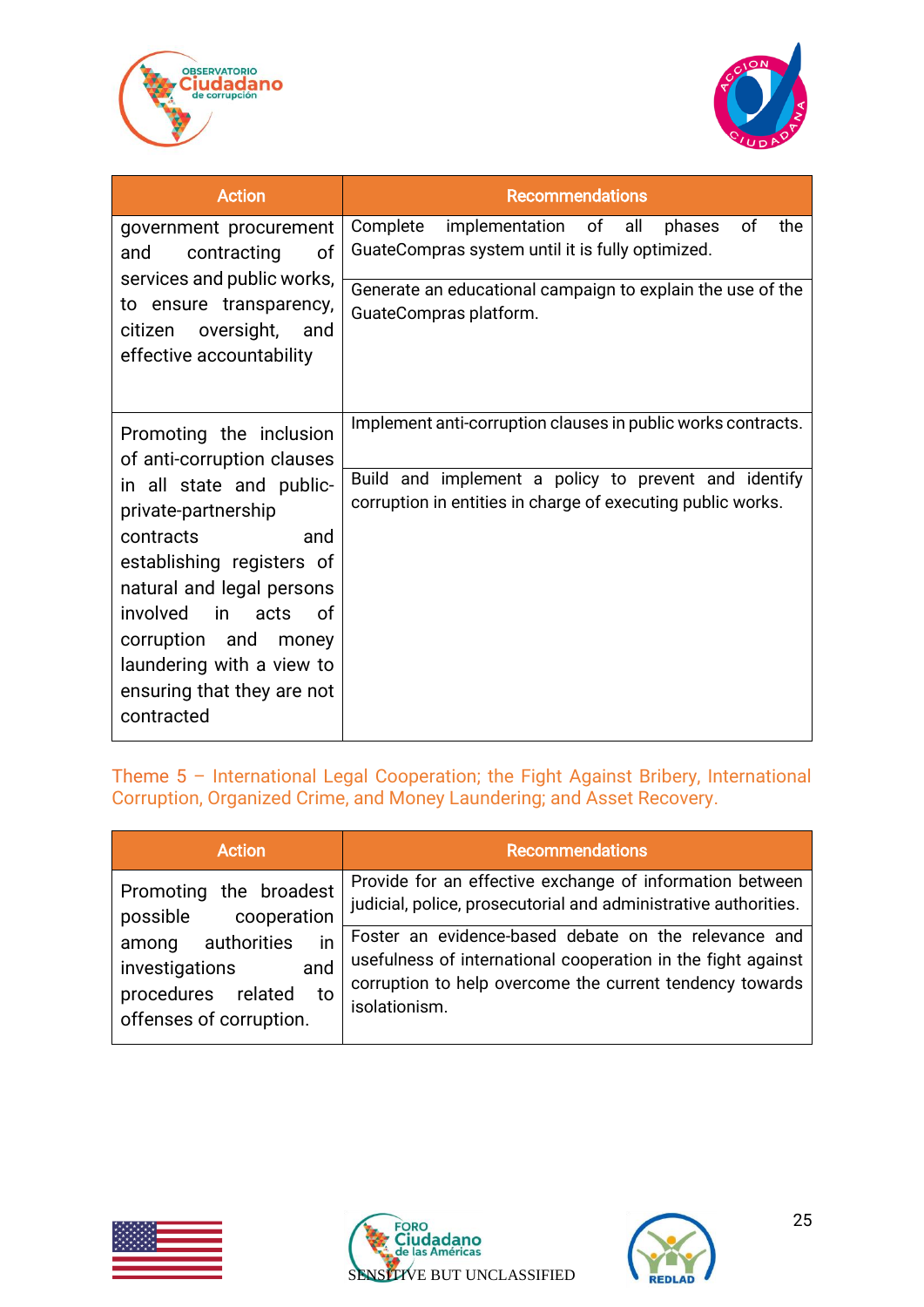



## <span id="page-25-0"></span>References

Web.oas.org. 2021. Ley de Extinción de Dominio. [En línea] Disponible en: <https://web.oas.org/mla/en/Countries\_Intro/Guate\_intro\_textfun\_esp\_8.pdf> [Accedido el 10 de junio del 2021].

Contraloria.gob.gt. 2021. Ley de Contrataciones del Estado. [En línea] Disponible en: <https://www.contraloria.gob.gt/imagenes/i\_docs/i\_leg\_ley/6%20LEY%20DE%20CONTRAT ACIONES%20DEL%20ESTADO%20DECRETO%20DEL%20CONGRESO%2057-92.pdf> [Accedido el 12 de junio del 2021].

Gobierno de Guatemala. 2021. Decreto 05-2021 Ley para la simplificación de requisitos y trámites administrativos. [En línea] Disponible en: <https://guatemala.gob.gt/nuevalegislacion-reducira-tiempos-y-costos-en-tramites-oficiales/> [Accedido el 14 de junio del 2021].

García, N., 2021. Guatemala, cada vez más en disputa – CELAG. [online] CELAG. [En línea] Disponible en: <https://www.celag.org/guatemala-cada-vez-mas-en-disputa/> [Accedido el 6 de septiembre del 2021].

García, N., 2021. Guatemala, cada vez más en disputa - CELAG. [En línea] Disponible en: <https://www.celag.org/guatemala-cada-vez-mas-en-disputa/> [Accedido el 6 de septiembre del 2021].

Censopoblacion.gt. 2018. Censo Nacional de Población y Vivienda 2018. [En línea] Disponible en:

<https://www.censopoblacion.gt/archivos/Principales\_resultados\_Censo2018.pdf> [Accedido el 6 de septiembre del 2021].

Vásquez, J., 2021. Presentan inconstitucionalidad contra reformas a ley de ONG's - La Hora. [En línea] Disponible en: <https://lahora.gt/presentan-inconstitucionalidad-contra-reformas-aley-de-ongs/> [Accedido el 6 de septiembre del 2021].

Asociacionlambda.org. 2021. INFORMES. [En línea] Disponible en: <http://asociacionlambda.org/informes> [Accedido el 6 de septiembre del 2021].

Pbi-guatemala.org. 2020. Asociación de Vecinos Contra la Corrupción de Patzicía AVCCP | PBI Guatemala. [En línea] Disponible en: <https://pbi-quatemala.org/es/quiénacompañamos/asociación-de-vecinos-contra-la-corrupción-de-patzic%C3%ADa-avccp> [Accedido el 6 de septiembre del 2021].





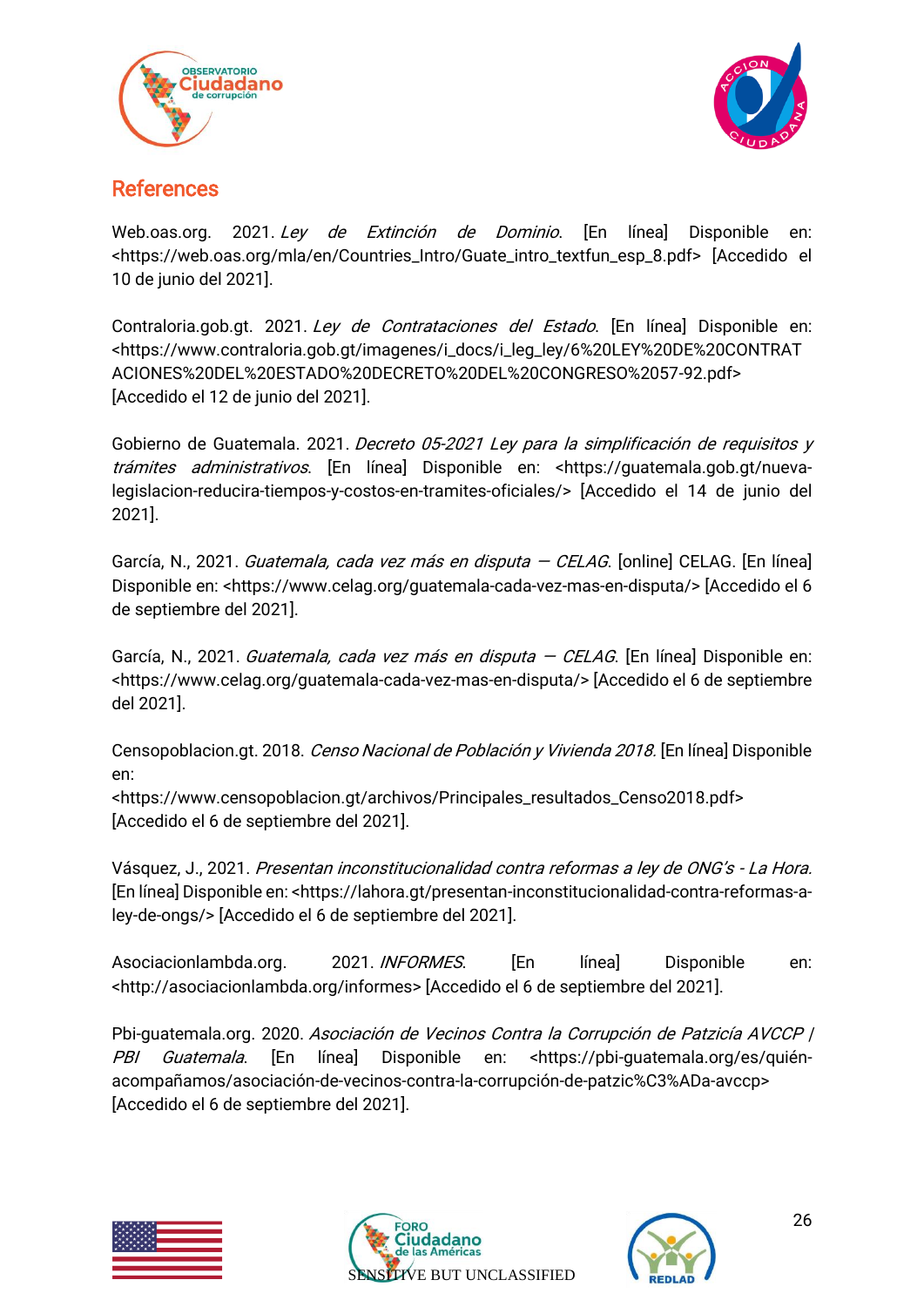



## Annexes

## <span id="page-26-0"></span>Annex No. 1 Rating of the Lima Agreement in Guatemala

#### <span id="page-26-1"></span>Reinforcement of the Democratic Governance

#### Table 1. Follow-up criteria for commitments related to Reinforcement of Democratic Governance

| Commitment                                                                                                                                                                                                                                                                                                                                                       | Relevance |      | <b>Effectiveness</b> Sustainability | Country<br>Average |
|------------------------------------------------------------------------------------------------------------------------------------------------------------------------------------------------------------------------------------------------------------------------------------------------------------------------------------------------------------------|-----------|------|-------------------------------------|--------------------|
| Strengthening<br>judicial<br>and<br>2.<br>autonomy<br>following<br>independence<br>applicable<br>inter-<br>American and universal standards on this matter<br>to promote respect for the Rule of Law and access<br>to justice, as well as to promote and encourage<br>policies of integrity and transparency in the<br>judicial system.                          | 0.45      | 0.64 | 0.45                                | 0.51               |
| 7. Promoting gender equity and equality and<br>women's empowerment as a cross-cutting goal of<br>our anti-corruption policies, through a task force<br>on women's leadership and empowerment that<br>will actively promote cooperation among inter-<br>American institutions and synergies with other<br>international agencies.                                 | 0.45      | 0.45 | 0.36                                | 0.42               |
| 8. Including different vulnerable groups in defining<br>measures to strengthen governance and combat<br>corruption, recognizing their serious impact on<br>these populations.                                                                                                                                                                                    | 0.27      | 0.18 | 0.27                                | 0.24               |
| 9. Ensuring transparency and equal opportunities<br>in the selection processes of public officials,<br>based on objective criteria, such as merit, equity,<br>and aptitude.                                                                                                                                                                                      | 1.00      | 1.00 | 0.73                                | 0.91               |
| 10. Promoting the adoption of measures to<br>prevent conflicts of interest, as well as the<br>submission of declarations of assets and<br>financial information by public officials, as<br>appropriate.                                                                                                                                                          | 0.91      | 1.00 | 0.82                                | 0.91               |
| 11. Furthering codes of conduct for public<br>officials that contain high standards of ethics,<br>probity, integrity and transparency, using as a<br>point of reference the "Guidelines for the<br>Management of Policies for Probity in the Public<br>Administrations of the Americas" and urging the<br>private sector to develop similar codes of<br>conduct. | 1.00      | 0.91 | 0.36                                | 0.76               |

<span id="page-26-2"></span>Transparency, Access to Information, Protection of Whistleblowers, and Human Rights, including Freedom of Expression

Table 2. Follow-up criteria for commitments related to Transparency, Access to Information, Protection of Whistleblowers, and Human Rights, including Freedom of Expression.

| Commitment                                                                                  |      |      | Relevance Effectiveness Sustainability Average | Country |
|---------------------------------------------------------------------------------------------|------|------|------------------------------------------------|---------|
| 13. Continuing to strengthen national anti-<br>corruption measures or systems and enhancing | 0.45 | 0.64 | 0.36                                           | 0.48    |





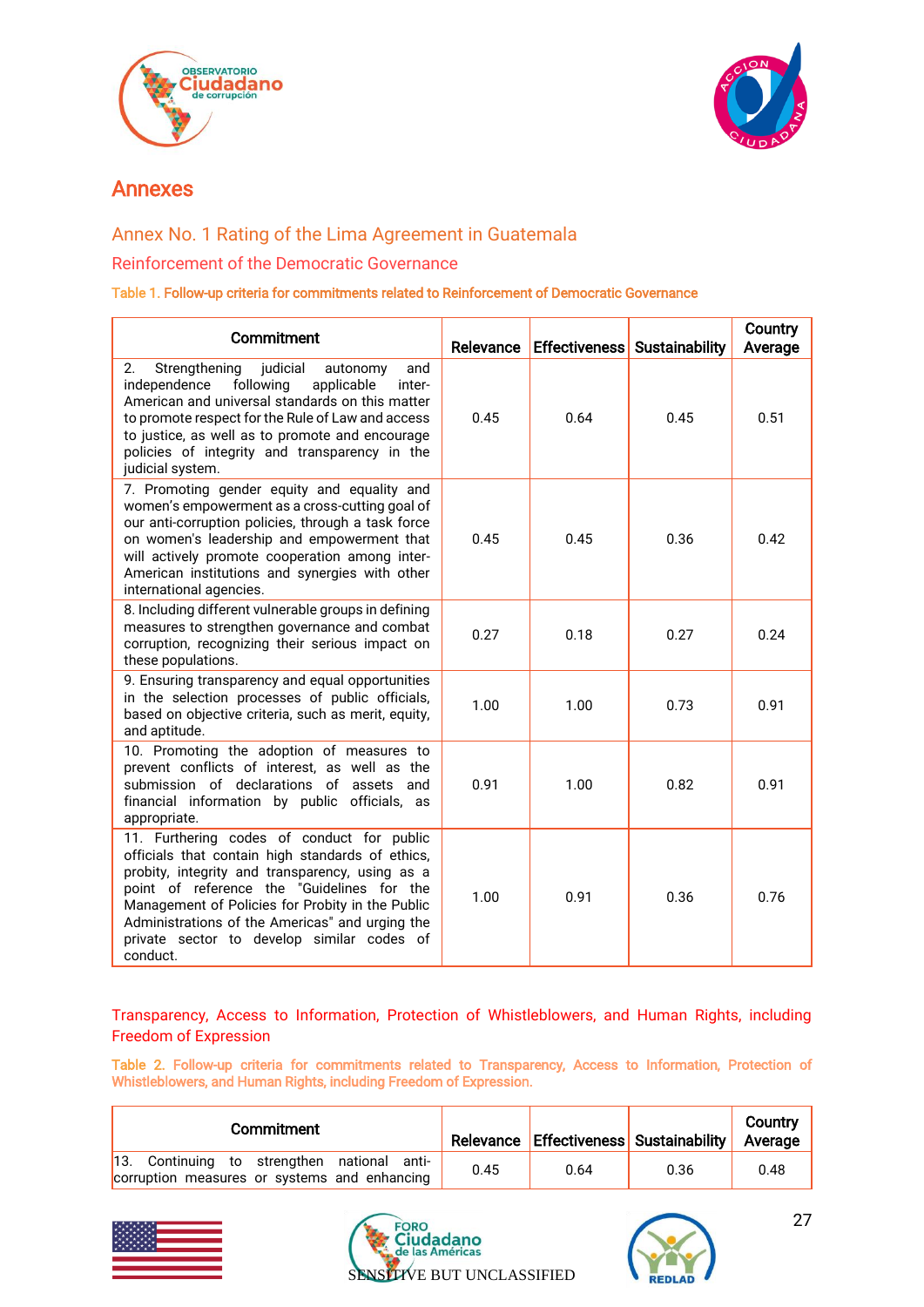



| Commitment                                                                                                                                                                                                                                                                                                                                                                                                                                                                      | Relevance |      | <b>Effectiveness</b> Sustainability | Country<br>Average |
|---------------------------------------------------------------------------------------------------------------------------------------------------------------------------------------------------------------------------------------------------------------------------------------------------------------------------------------------------------------------------------------------------------------------------------------------------------------------------------|-----------|------|-------------------------------------|--------------------|
| conditions for the effective participation of civil<br>society, social organizations, academia, the private<br>sector, citizens, and other social actors in<br>monitoring government performance, including the<br>development of prevention mechanisms, channels<br>for reporting possible acts of corruption and<br>facilitating the work of watchdogs, including other<br>citizen oversight mechanisms, and incentivizing the<br>adoption of digital means of participation. |           |      |                                     |                    |
| 14.<br>Promoting<br>and/or<br>the<br>strengthening<br>implementation of national and subnational policies<br>and plans of open government, digital government,<br>open data, fiscal transparency, open budgeting,<br>digital procurement systems, public contracting and<br>a public registry of state suppliers, considering<br>towards that end the participation of civil society<br>and other social actors.                                                                | 1.00      | 0.91 | 0.82                                | 0.91               |
| 15. Consolidating the autonomy and independence<br>of high-level oversight bodies.                                                                                                                                                                                                                                                                                                                                                                                              | 0.45      | 0.27 | 0.27                                | 0.33               |
| 16. Implementing and/or strengthening of bodies<br>responsible for transparency and access to public<br>information, based on applicable international best<br>practices.                                                                                                                                                                                                                                                                                                       | 0.27      | 0.55 | 0.00                                | 0.27               |
| 18. Developing statistics and indicators in our<br>countries for assessing the impact of transparency<br>anti-corruption<br>policies<br>and<br>and<br>advancing<br>government capacity in this field.                                                                                                                                                                                                                                                                           | 0.18      | 0.18 | 0.00                                | 0.12               |
| 21. Promoting the adoption and/or strengthening of<br>legislative measures to criminalize acts of<br>corruption and related offenses consistent with the<br>United Nations Convention against Corruption<br>(UNCAC), the United Nations Convention against<br>Transnational Organized Crime, and the Inter-<br>American Convention against Corruption (IACAC).                                                                                                                  | 0.64      | 1.00 | 0.09                                | 0.58               |
| 22. Protecting whistleblowers, witnesses, and<br>informants of acts of corruption from intimidation<br>and retaliatory actions.                                                                                                                                                                                                                                                                                                                                                 | 0.36      | 0.27 | 0.09                                | 0.24               |

#### <span id="page-27-0"></span>Financing of Political Organizations and Election Campaigns

Table 3. Follow-up criteria for commitments related to Financing of Political Organizations and Election Campaigns.

| Commitment                                                                                                                                                                                                                                                                                                                                                                                                                              | Relevance | <b>Effectiveness Sustainability</b> |      | Country<br>Average |
|-----------------------------------------------------------------------------------------------------------------------------------------------------------------------------------------------------------------------------------------------------------------------------------------------------------------------------------------------------------------------------------------------------------------------------------------|-----------|-------------------------------------|------|--------------------|
| 25. Encouraging adoption and/or strengthening of<br>measures to promote transparency, accountability,<br>appropriate accounting, and use of the banking<br>system for income and expenditures of political<br>organizations and parties, especially those related<br>to their electoral campaigns, in order to guarantee<br>the licit origin of the contributions and penalizing<br>anyone involved in accepting illicit contributions. | 1.00      | 1.09                                | 0.73 | 0.94               |